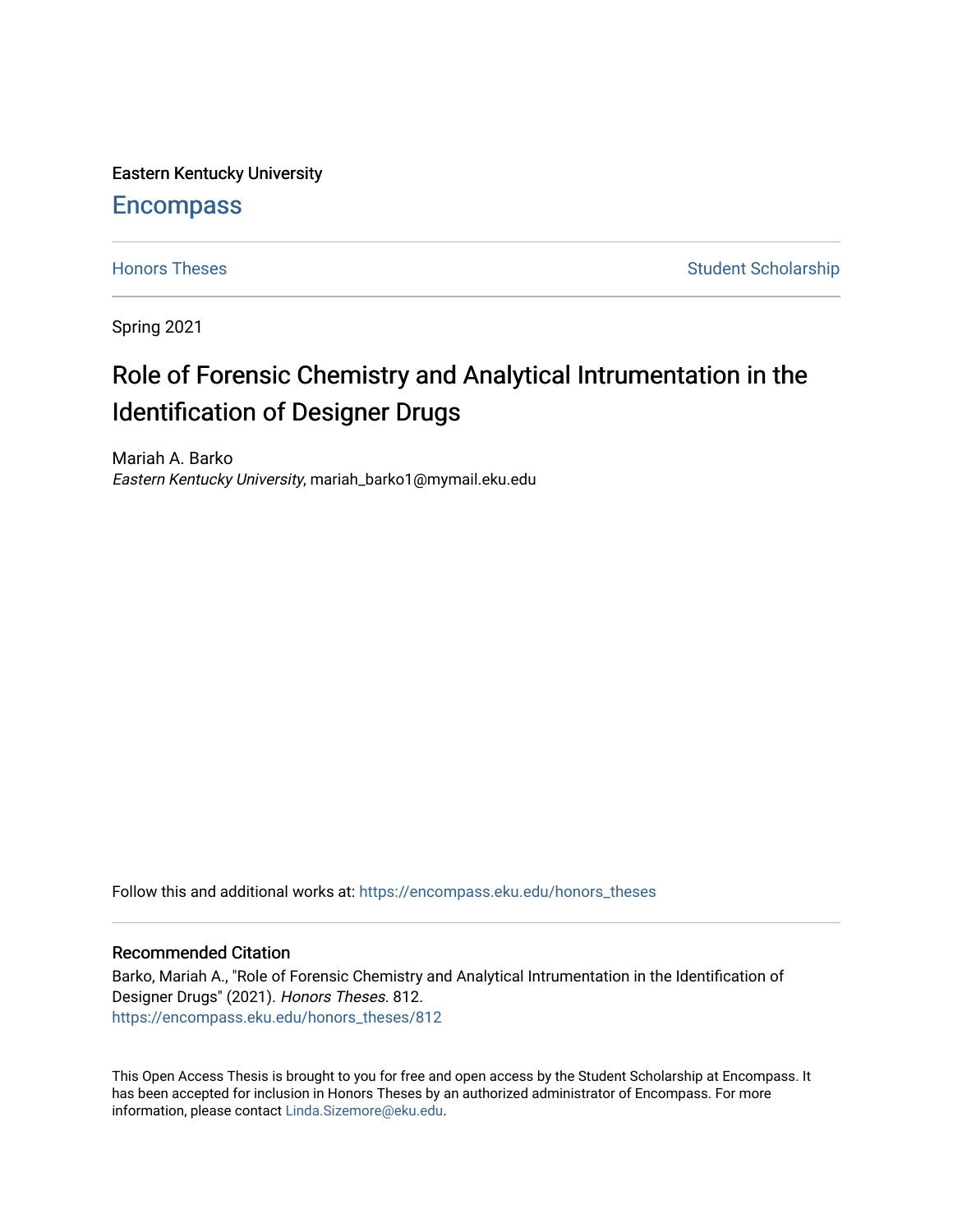#### EASTERN KENTUCKY UNIVERSITY

# **Role of Forensic Chemistry and Analytical Instrumentation in the Identification of Designer Drug**s

Honors Thesis

Submitted

in Partial Fulfillment

of the

Requirements of HON 420

Spring 2021

By

Mariah Barko

Faculty Mentor

Dr. Karim Abdelhay

Department of Forensic Science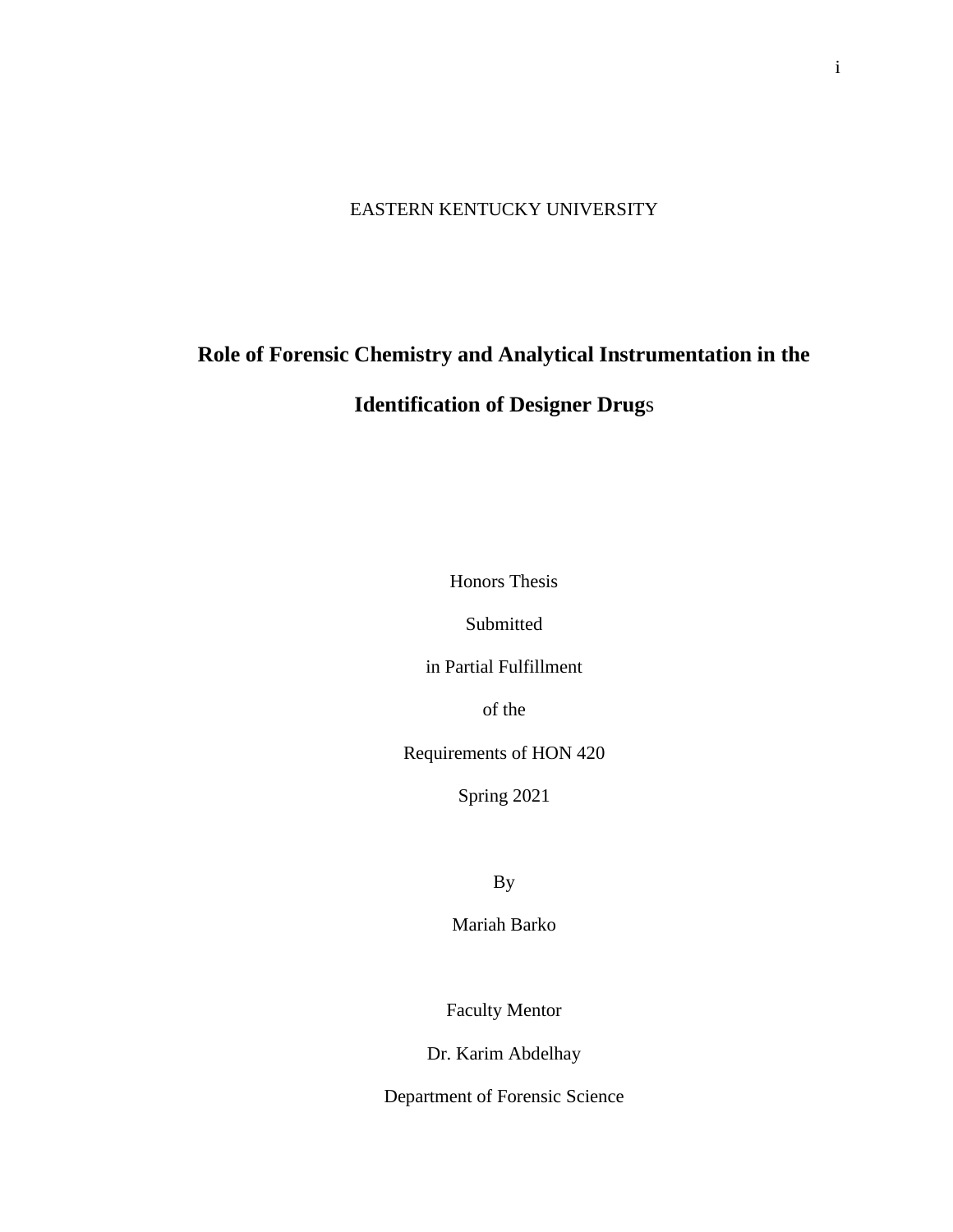## **Role of Forensic Chemistry and Analytical Instrumentation in the Identification of Designer Drug**s

Mariah Barko

#### Dr. Karim Abdelhay

 This thesis describes the overall issues that designer drugs are causing in society today. There are three main types of structural differences between designer drugs and the parent drug they are created from. The substances can be direct or indirect regioisomers with the same atomic components as the parent drug or isobaric compounds containing different atomic components than the parent drug. These substances are slowly becoming classified as stimulants, sedatives, dissociative, psychedelics, or synthetic cannabinoids, and scheduled into one of the classes set in place by the Controlled Substances Act of 1970, appropriately once enough information is known about them. Many different instrumentation techniques can be used to help identify these designer drugs and assist with the process of relating them to a specific designer drug family. Some of the most important forensic instruments for this identification process include Gas Chromatography, Mass Spectrometry, and Fourier Transform Infrared Spectroscopy. Overall, these designer drugs need to be analyzed and researched more in order to put proper polices into place to ultimately save the lives of many.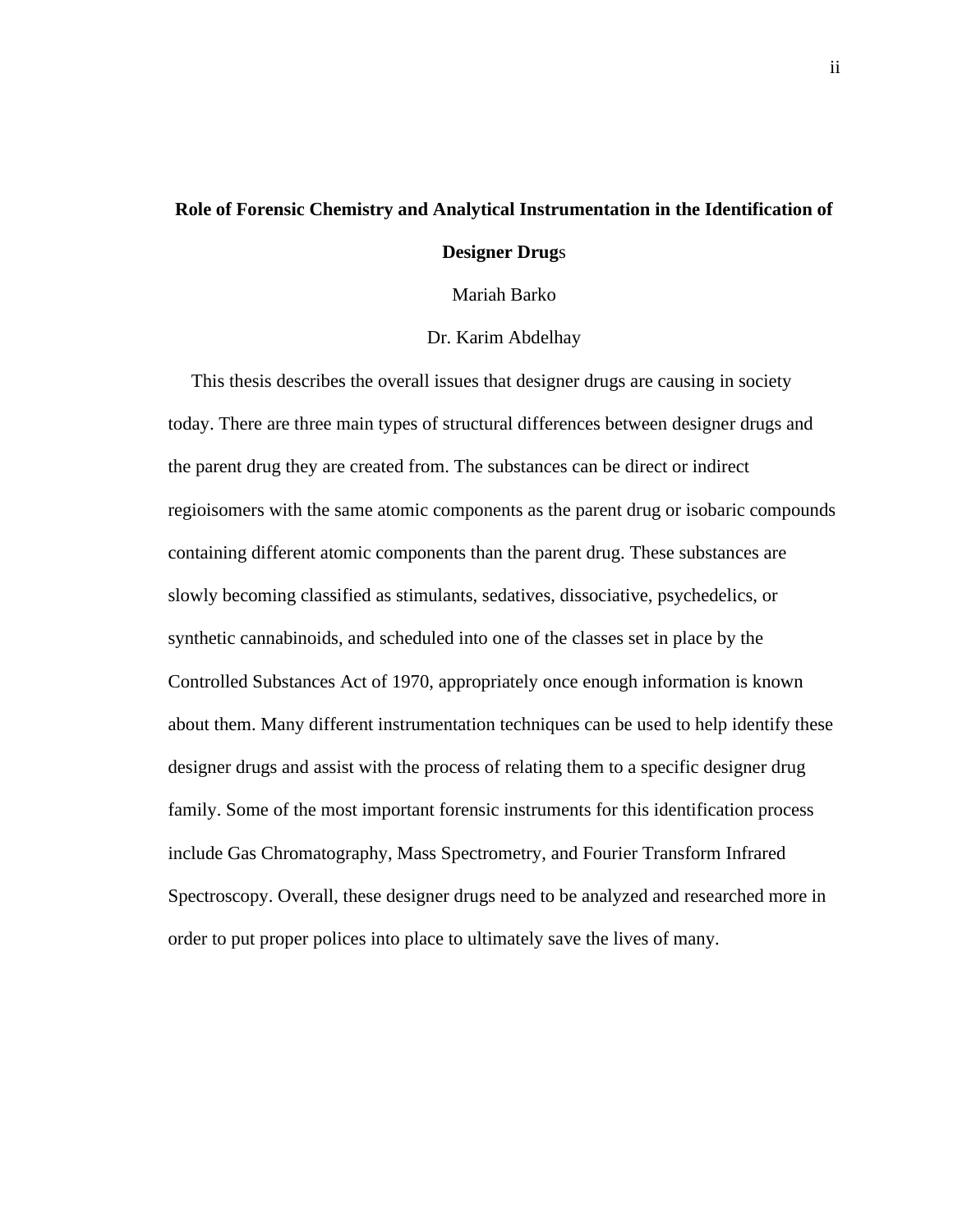### Table of Contents

### Page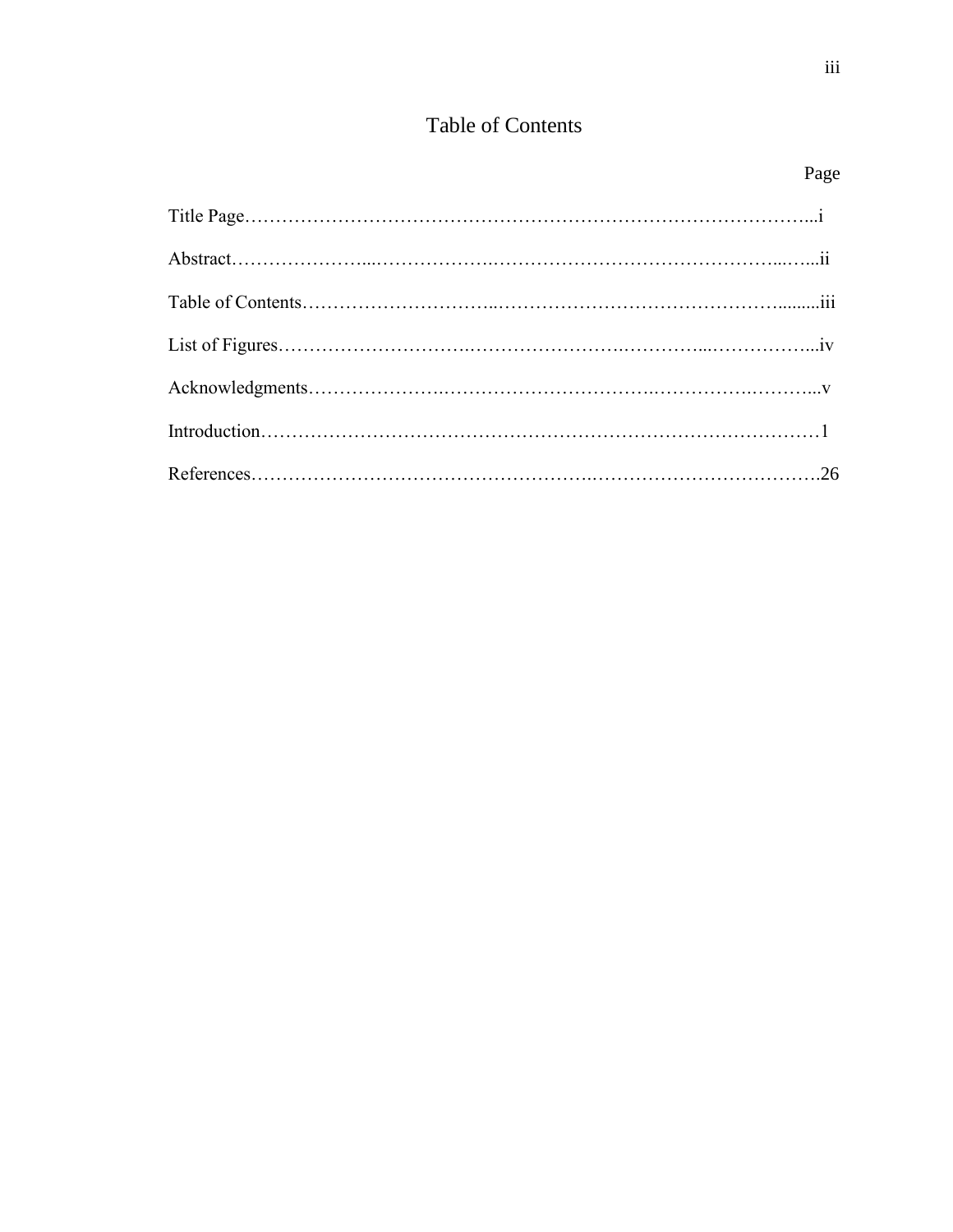# List of Figures

| Page                                                                                    |  |
|-----------------------------------------------------------------------------------------|--|
| Figure 1: Examples of direct regioisomers, indirect regioisomers, and isobaric          |  |
| $compounds. \dots 1.11$                                                                 |  |
| Figure 2: A Gas Chromatogram showing the different elution times between                |  |
| regioisomers, structures a and b, and isobaric compounds, structures 1, 2, and 38       |  |
| Figure 3: Mass spectrum of a drug within the cathinone family with its most abundant    |  |
|                                                                                         |  |
| Figure 4: Diagram of the Mass Defect Filtering process of cannabinoid compounds11       |  |
|                                                                                         |  |
| Figure 6: A Nuclear Magnetic resonance spectrum of a fully synthetic cannabinoid        |  |
|                                                                                         |  |
| Figure 7: A cathinone structure labeled at the places where changes are made within the |  |
|                                                                                         |  |
| Figure 8: Chemical process of creating Krokodil, deosmorphine salt19                    |  |
| <b>Figure 9:</b> Mass Spectra of two direct regioisomeric compounds22                   |  |
|                                                                                         |  |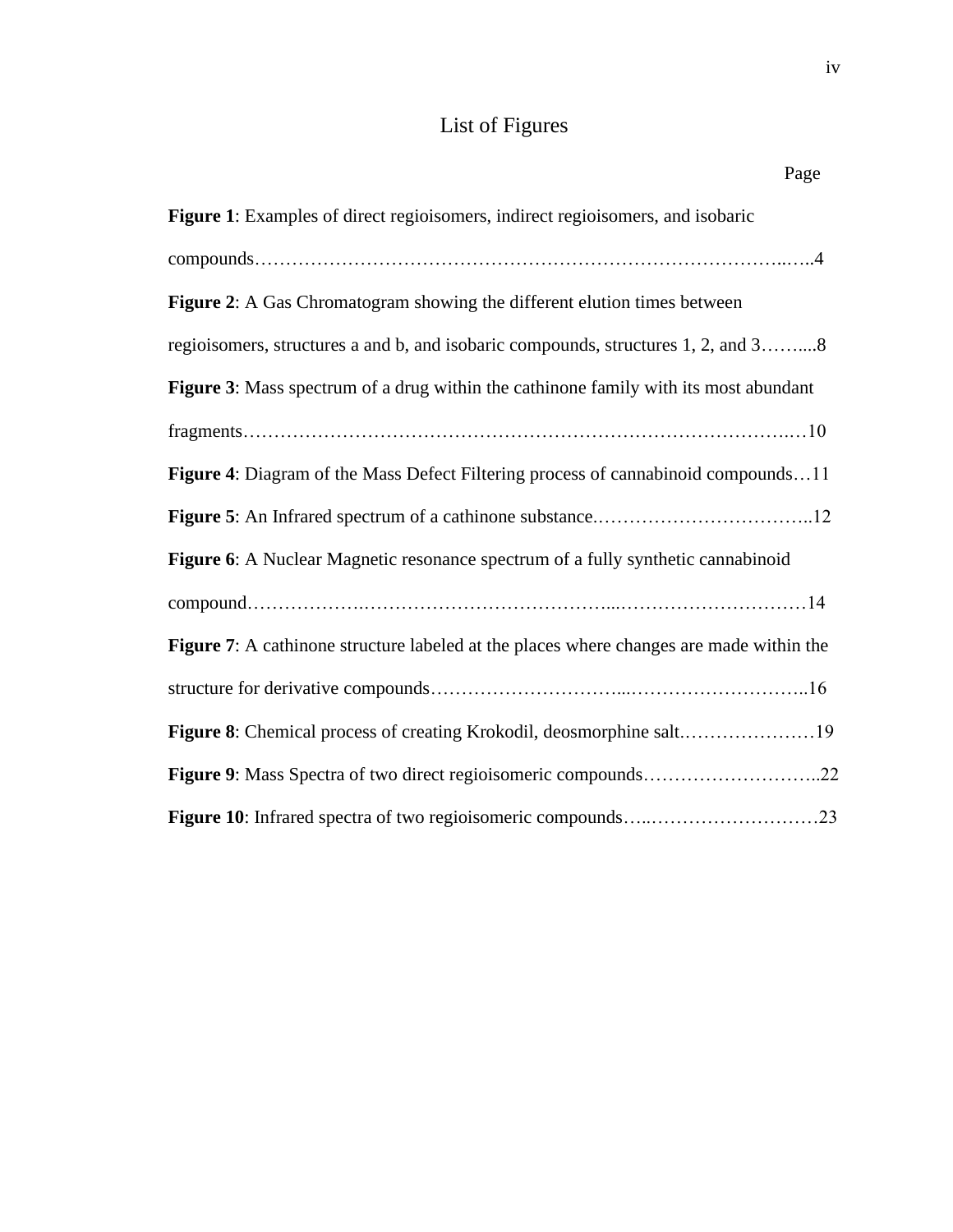### Acknowledgements

I would like to sincerely thank my mentor Dr. Karim Abdelhay for pushing me to the best of my abilities while working on this research project and always offering helpful advice. I would like to think my family and friends for being very supportive throughout this entire process.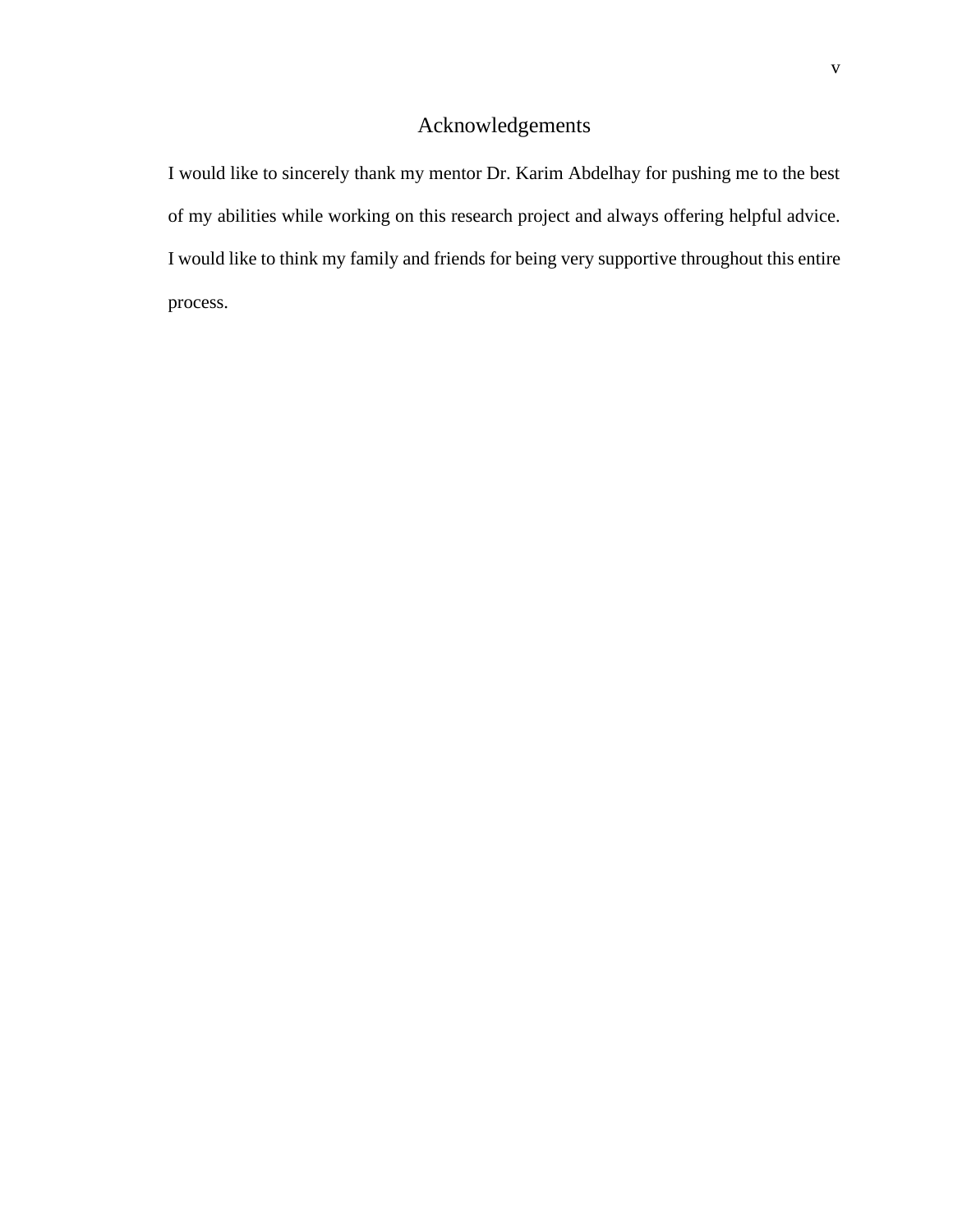Over the years within the Forensic Chemistry field there have been major advancement with the technology and instrumentation used to analyze evidence and different compounds. Some of the major compounds that forensic drug chemists analyze in the laboratory include designer drugs, which are normally derivatives, or analogs, of pre-existing drugs where their chemical structure becomes altered by chemical processes. Designer drugs can also have a different structure than any pre-existing drug but produce the same mind-altering effects as a pre-existing drug. The chemical processes make it so that natural drug substances that come from plants and animals are less popular because these synthetic drug substances, that are created within a laboratory, have stronger, more potent, effects on the human body (1). Many synthetically made drugs have a lot of changes made to their structure or structural orientation of substituents in order to create these derivatives which can make it very difficult for the forensic chemists working in the laboratories to identify these newly formed drugs quickly. Without knowing the drug's chemical structure, it can be difficult to know to effects it will cause to the human body. These new designer drugs are being created in order to bypass existing drug laws, like the Controlled Substance Act of 1970 that created a system where drugs were placed into one of five different scheduled levels (2). Schedule I drugs have a very high potential for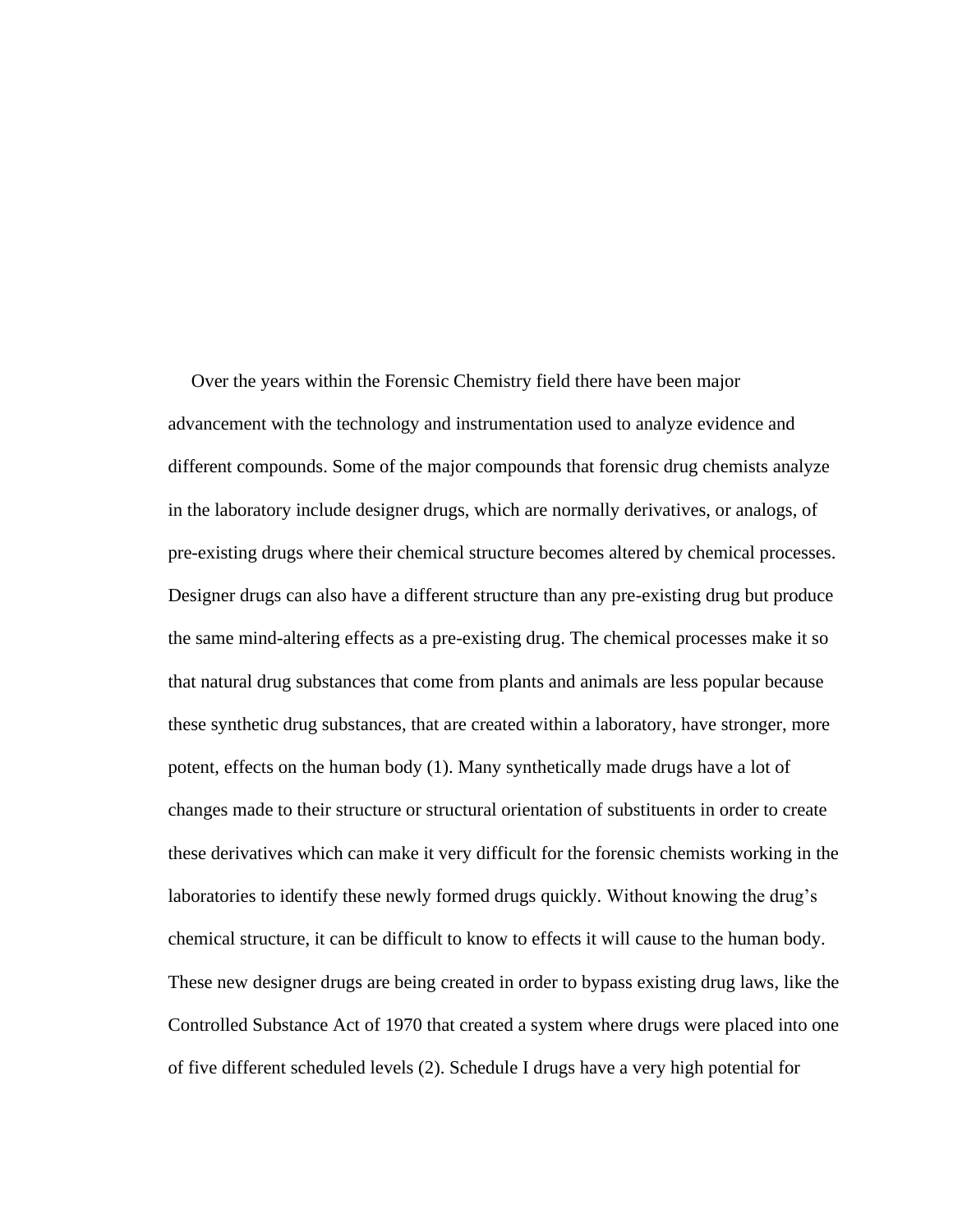abuse and are not acceptable to be prescribed for medical use. Schedule II drugs have a slightly lower potential for abuse and are very rarely prescribed for medical purposes. Schedule III drugs have an intermediate potential for abuse and are more commonly used for medical purposes. Schedule IV drugs have a very low potential for abuse and are prescribed very often for medical uses. Schedule V drugs have the lowest potential for abuse and are most commonly prescribed for medical purposes (2). By creating drugs with no restrictions on them, these drugs become a legal way for people to get high (1). Designer drugs are created in clandestine laboratories, which can be defined by the US Department of Justice (3) as, "An [illegal] operation consisting of a sufficient combination of [equipment] and chemicals that either has been or could be used in the synthesis of [illicit] substances." The illicit substances mentioned are what can be classified as designer dugs.

 The types of derivatives that are being created of these drugs include direct regioisomers, indirect regioisomers, and isobaric compounds. Direct regioisomers differ from the original compound by having a different arrangement of the substituents connected to the main structure, but they have the same exact mass as the original compound. Indirect regioisomers differ from the original structure by having a different structural arrangement of the molecules, and they also will have the same exact mass of the original compound. Unlike direct and indirect regioisomers, isobaric compounds have a different atomic composition from the original drug, which results in a differing exact mass from the original compound. Examples of these different derivatives can be seen in **Figure 1**. The top two compounds in this figure can be identified as direct regioisomers because the methyl group moved from being in an ortho-arrangement meta-arrangement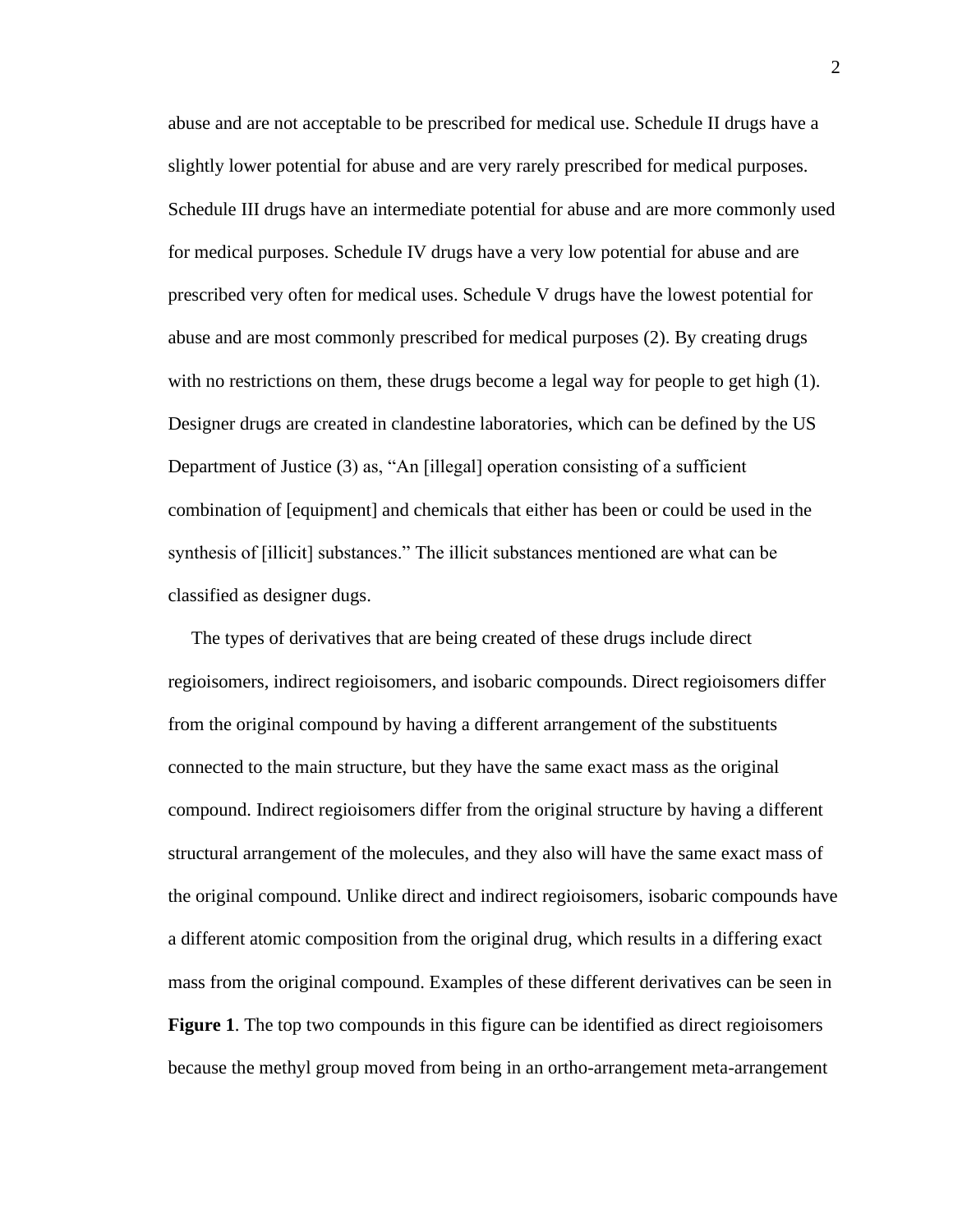on the aromatic ring. The middle two compounds can be identified as indirect regioisomers because the methyl group in this structure goes from being attached to the Oxygen of one substituent to being connected directly to the aromatic ring. The bottom two compounds shown in this figure can be identified as being isobaric compounds because the atomic composition is different between the two structures. The original drug shown on the right has one methyl group substituent and one methoxy group so overall this compound only contains one Oxygen atom. The isobaric compound differs atomically from the original compound because instead of the two substituents mentioned, this compound contains a methylenedioxy group so overall this compound contains two Oxygen atoms.

 Although there is an increasing amount of designer drugs being created by altering other substance's chemical structure, it is also important to realize that not all of the possible derivatives within one drug family are possible drugs of abuse. Some of the derivatives of these substances are inactive derivatives, substances that will not be used for abusive purposes because they lack the structural properties that would cause them to be abusable. Every drug family contains some substances with a specific chemical structure that causes them to be these inactive derivatives. It is very important for forensic chemists to know the differences between abusable derivatives within a drug family and the inactive derivatives that may be used for other chemical purposes. A proper process needs to be put into place to differentiate between the different types of substances so that no chemists run into trouble when using the inactive derivatives of these substances for purposes within the lab just because they could be mistaken for an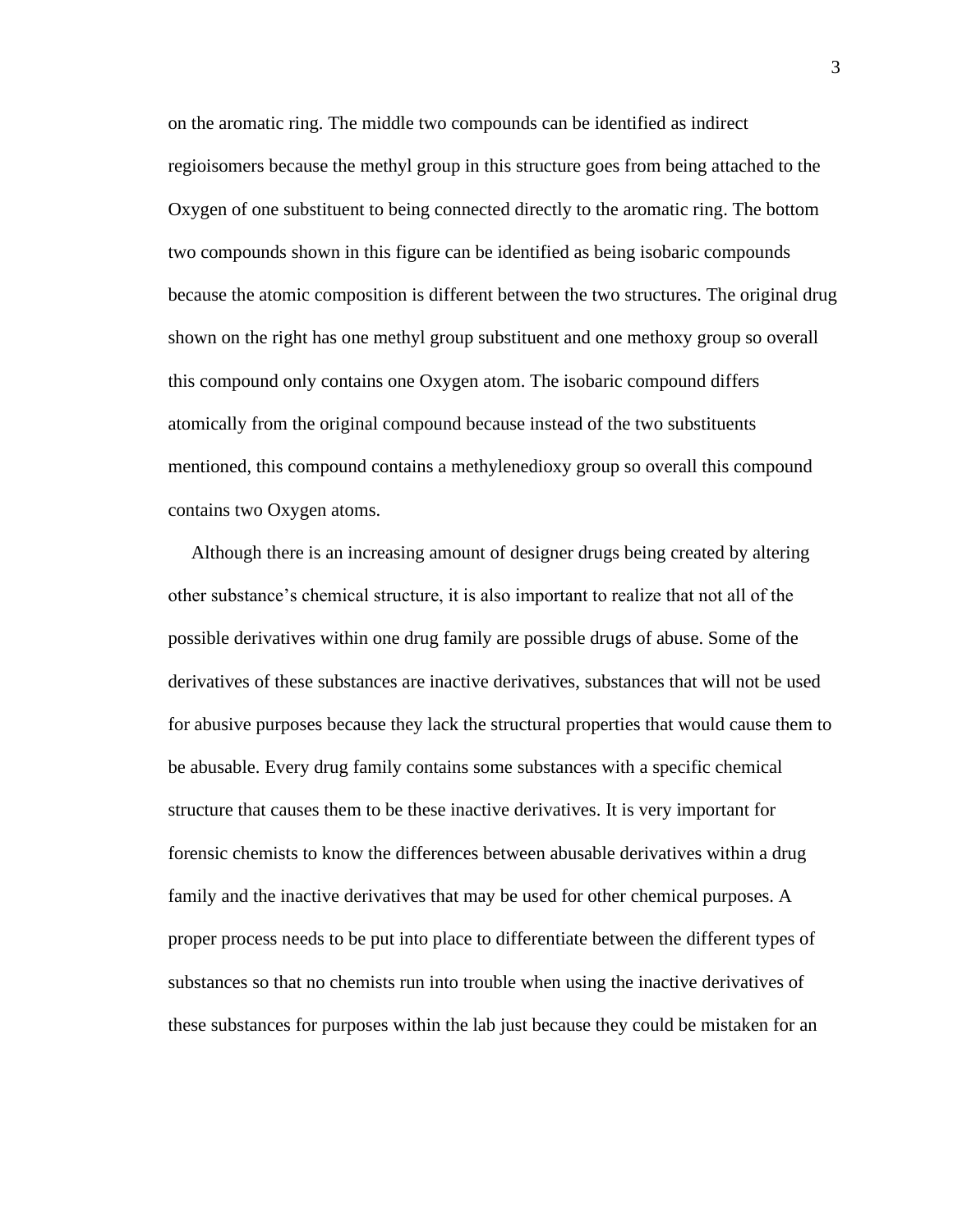active abusable substance. The different types of forensic instrumentation can be used to identify the structure of questioned samples to help with this differentiation process.



**Figure 1**: Examples of direct regioisomers, indirect regioisomers, and isobaric compounds (4).

 It is very important to recognize that the amount of newly created designer drugs is increasing rapidly at a rate that makes it very difficult for police officers, forensic chemists, medical professional, and the public to keep up with all the new information that is being done to identify and classify these compounds. Many different groups of scientists are working on the identification and classification processes for these drugs so staying up to date on the new research and working well together is very crucial for all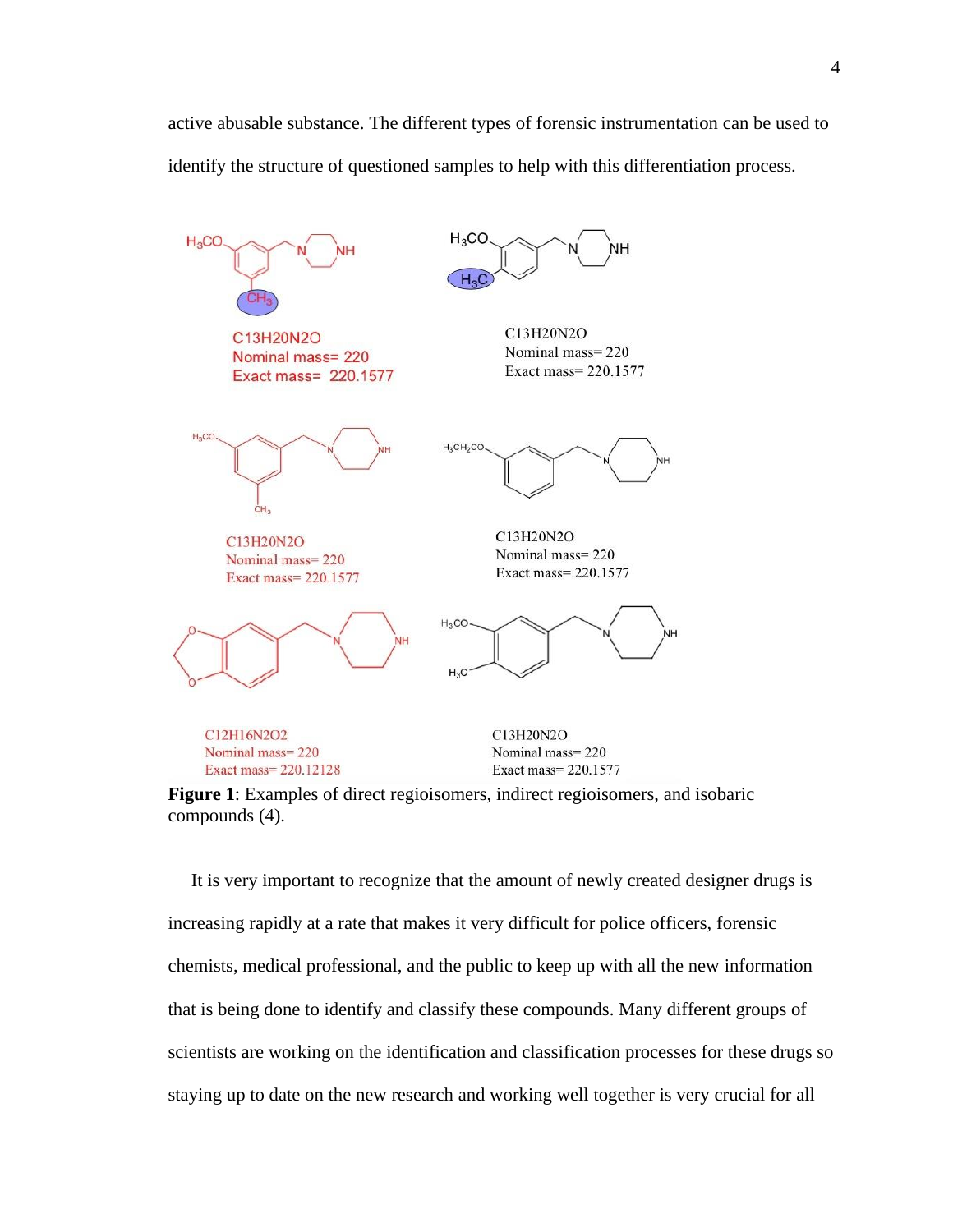the workers mentioned (5). The different types of designer drugs will produce different types of effects on the human body depending on how they interact with the brain and the body. Many new substances that have similar effects as already existing drugs of abuse will also follow to same biochemical interactions with the human body (6). The constant repeat of abuse of these substances will cause a person to develop a dependance on the euphoric effects.

 One classification of these drugs is a stimulant substance, which is normally one of the most widely used type of substance. Stimulants will boost the happiness within a person by interacting with the monoamine transporters in the body and effecting the levels of norepinephrine, dopamine, and serotonin, by increasing them significantly (6). Many normal body functions and a person's mood will be altered if this type of drug is abused. Quite a lot of the different drug families are classified as stimulant substances.

 Another classification of designer drug is a sedative substance, medically these are prescribed as pain medication. Sedative substances will relieve people by calming them down, reducing anxiety and creating a euphoric feeling. These substances will bind to the opioid receptors in the brain to cause the effects mentioned (6). There are not as many sedative type substances as there are stimulant substances.

 Synthetic cannabinoids have their own classification type when discussing designer drugs. These drugs are very similar to sedative substances because they produce the same effects, however these with interact with the  $CB_1$  and  $CB_2$  receptors in the body (6). This is the largest classification type of designer drugs, containing the most compounds with differing structural components.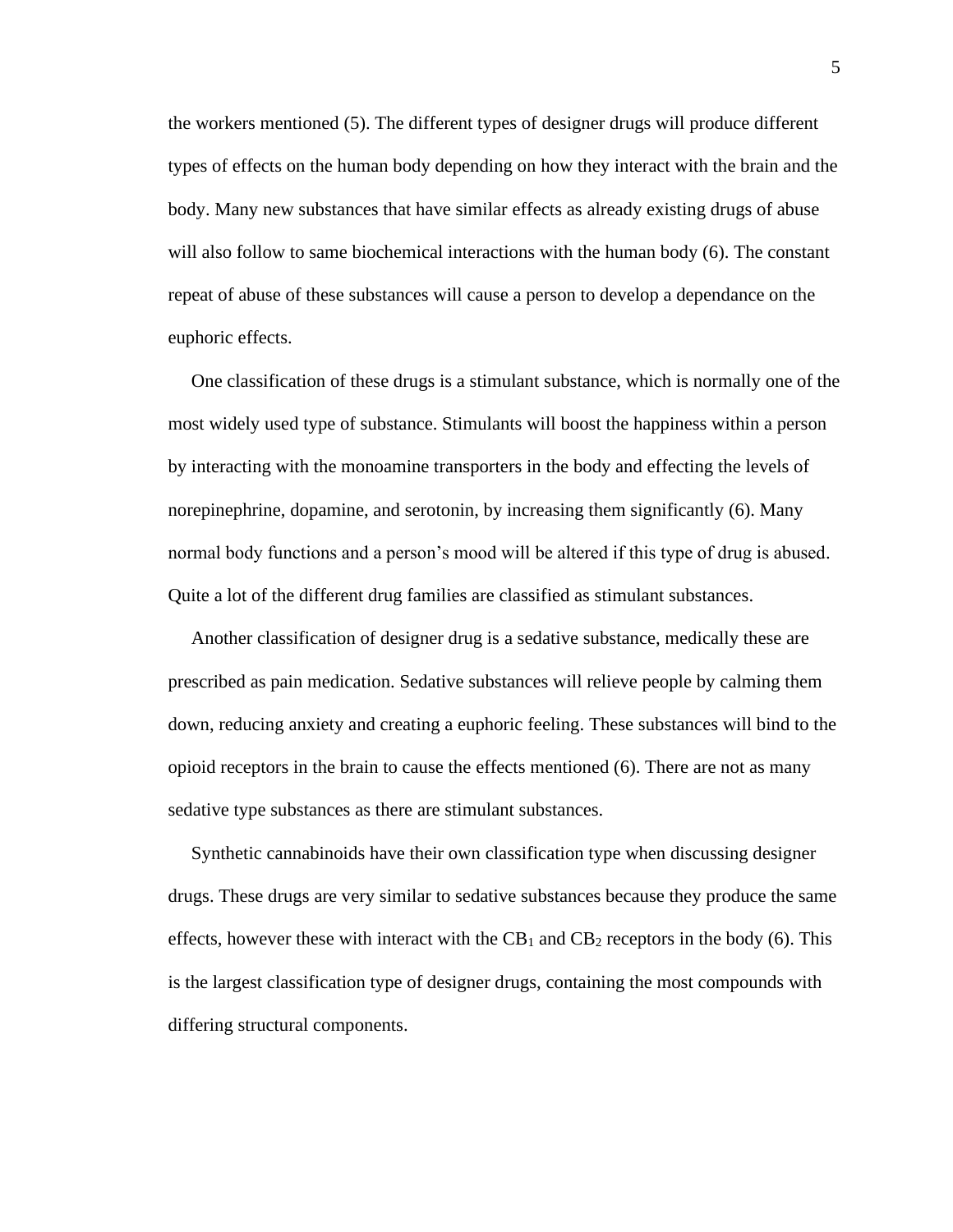One other classification of these substances are ones that create psychedelic effects, and sometimes these were used by religious groups or for people to relax. These substances interact with the  $5-HT_{2A}$  and  $5-HT_{2C}$  receptors to produce their effects in the human body (6). This is a smaller classification type since there is not a large number of psychedelic drugs.

 One last classification of designer drugs is the dissociative substances; these substances have very distinctive effects on the human body. An individual will not feel any pain when under the influence of this drug, and these can also be used as a fast-acting anti-depressant substitute. Dissociative substances will interact with the ionotropic glutamatergic NMDA receptors in the body (6). It is very helpful to know which classification each new drug belongs to, but normally the structural components of the sample in question must be identified first, which is completed by using proper analytical instrumentation within the forensic chemistry labs.

 There are many different instruments found within a forensic chemistry laboratory that aid in the process of identifying these designer drugs. As the instrumentation used to identify these drugs has improved of the years, the scientists have been able to identify some types of these designer drugs more quickly. It can still be quite difficult to identify the isobaric drug compounds because they do not have a chemical structure that is similar to any pre-existing drugs. Some of the most important forensic instruments that are used to successfully identify designer drugs include Gas Chromatography (GC), Mass Spectrometry (MS), Fourier-Transform Infrared Spectroscopy (FTIR), Liquid Chromatography (LC), Direct Analysis in Real Time (DART), and Nuclear Magnetic Resonance (NMR). These instruments can be used by themselves for an identification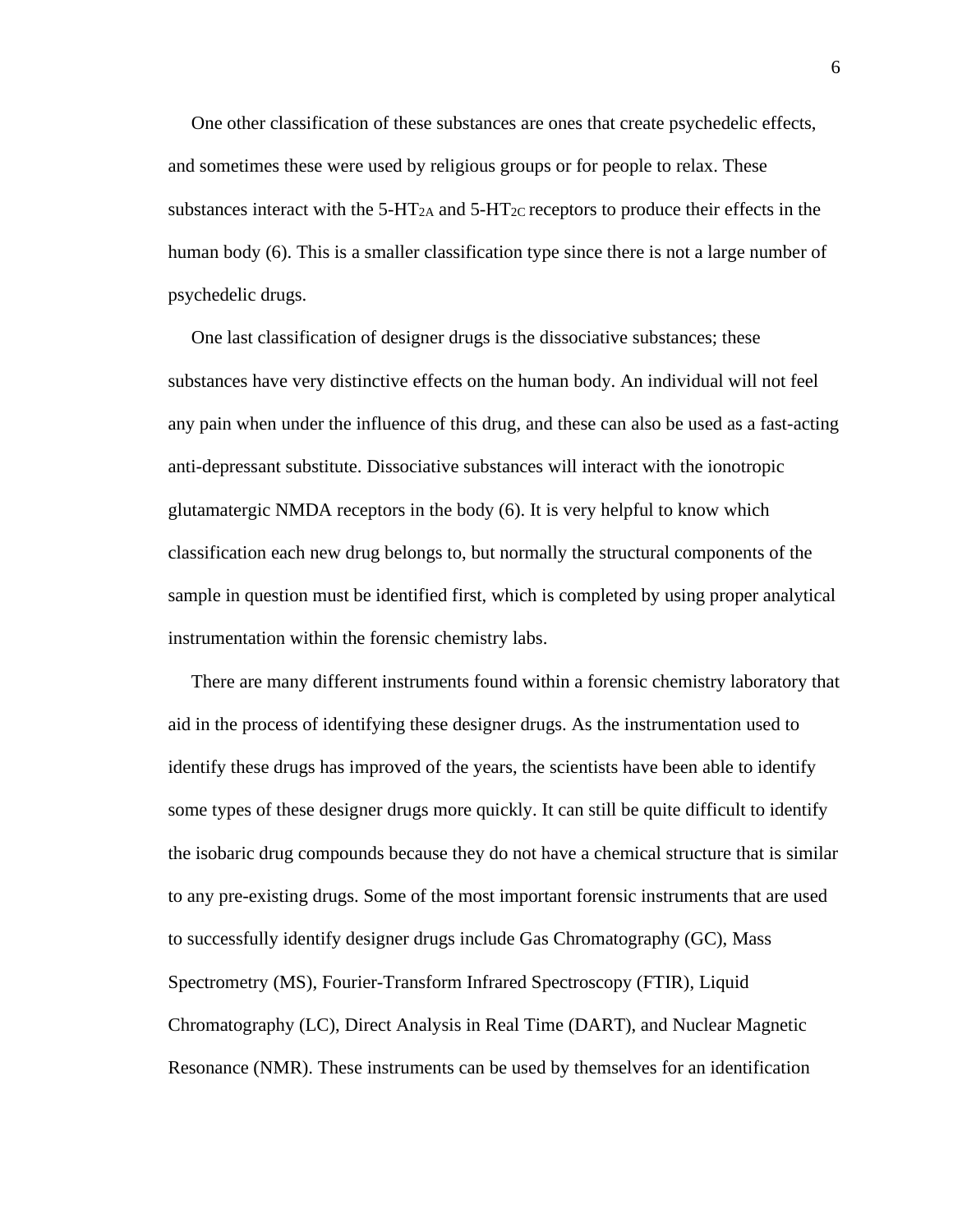process, or some instruments can be paired together in order to get as much information as possible about the drugs throughout the identification process. Each of the formerly mentioned instruments are used to identify different aspects of compounds, and it is important when forensic chemists do not have any information on a brand-new designer drug that they use all the instrumentation they have at their disposal to gain as much information as quickly as possible. Using these different processes will also help a chemist come to a widely accepted conclusion. If multiple instruments or other analytical tests are used to identify the drug in question. The guidelines that need to be followed to make a clear decision on a drugs identity can be found within the Scientific Working Group for the Analysis of Seized Drugs (SWGDRUG). Each of the different instruments and tests are separated into three categories A, B, and C, and only the use of multiple uncorrelated processes will positively confirm the determined identity of the drug in question. If a category A process is used during analysis, then only one other process from any of the categories is required to confirm the results, but if a category A test is not used during the analysis, then three instruments or techniques must be used to confirm the results (7). Ultimately, advancements in forensic instrumentation and technology are improving the speed at which new designer drugs are being identified and scheduled, which will lead to better polices and enforcements, as well as saving lives.

 A Gas Chromatography instrument is a category B analytical technique. This process will take a liquid sample, usually created from dissolving the solid compound within a solvent and heat it while it goes through the instrument for the analysis. The sample will become separated into all its molecular components which will be displayed on a chromatogram showing a peak for each compound along with the time it took for it to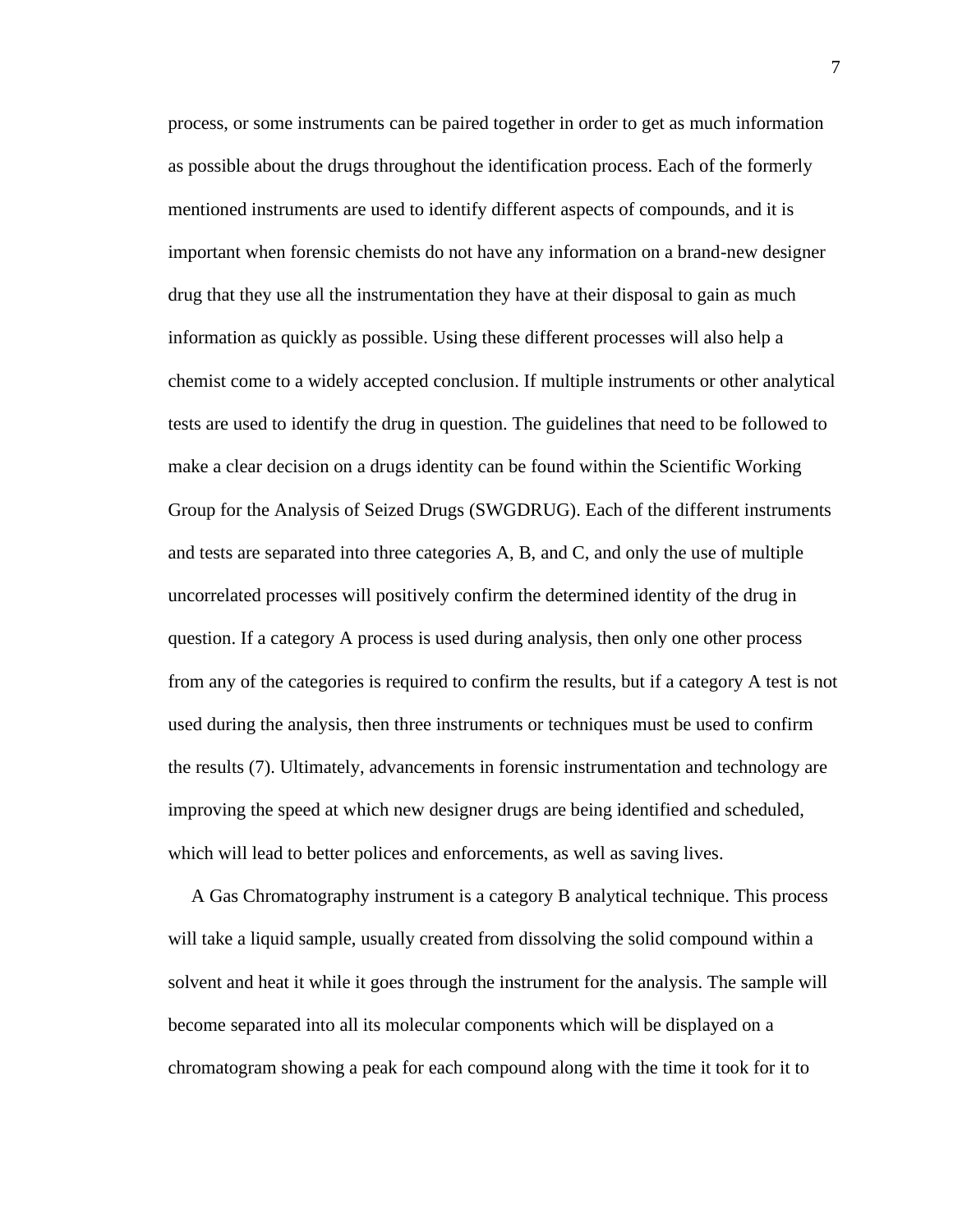elute from the instrument. An example chromatogram can be seen in **Figure 2**. In this chromatogram each peak is representative of a designer drug from the Cathinone family each with a different arrangement of one substituent group between the a and b compounds, and a one carbon difference, added to the side chain, between compounds 1, 2, and 3. This figure shows how this instrument can distinguish between regioisomeric compounds as well as isobaric compounds because each compound within the mixture will elute from the sample at a different time, even when the changes are miniscule. This instrument is largely used for samples that have a mixture of compounds within them because it will separate them and give the identity of all of the compounds within the sample. Two forensic instruments that can be used alongside the Gas Chromatographer are a Mass Spectrometer and a Fourier-Transform Infrared Spectrometer.



**Figure 2**: A Gas Chromatogram showing the different elution times between regioisomers, structures a and b, and isobaric compounds, structures 1, 2, and 3 (10).

A Mass Spectrometry instrument is a category A analytical technique. This process

will take a sample and break it down into the main structural groups located within the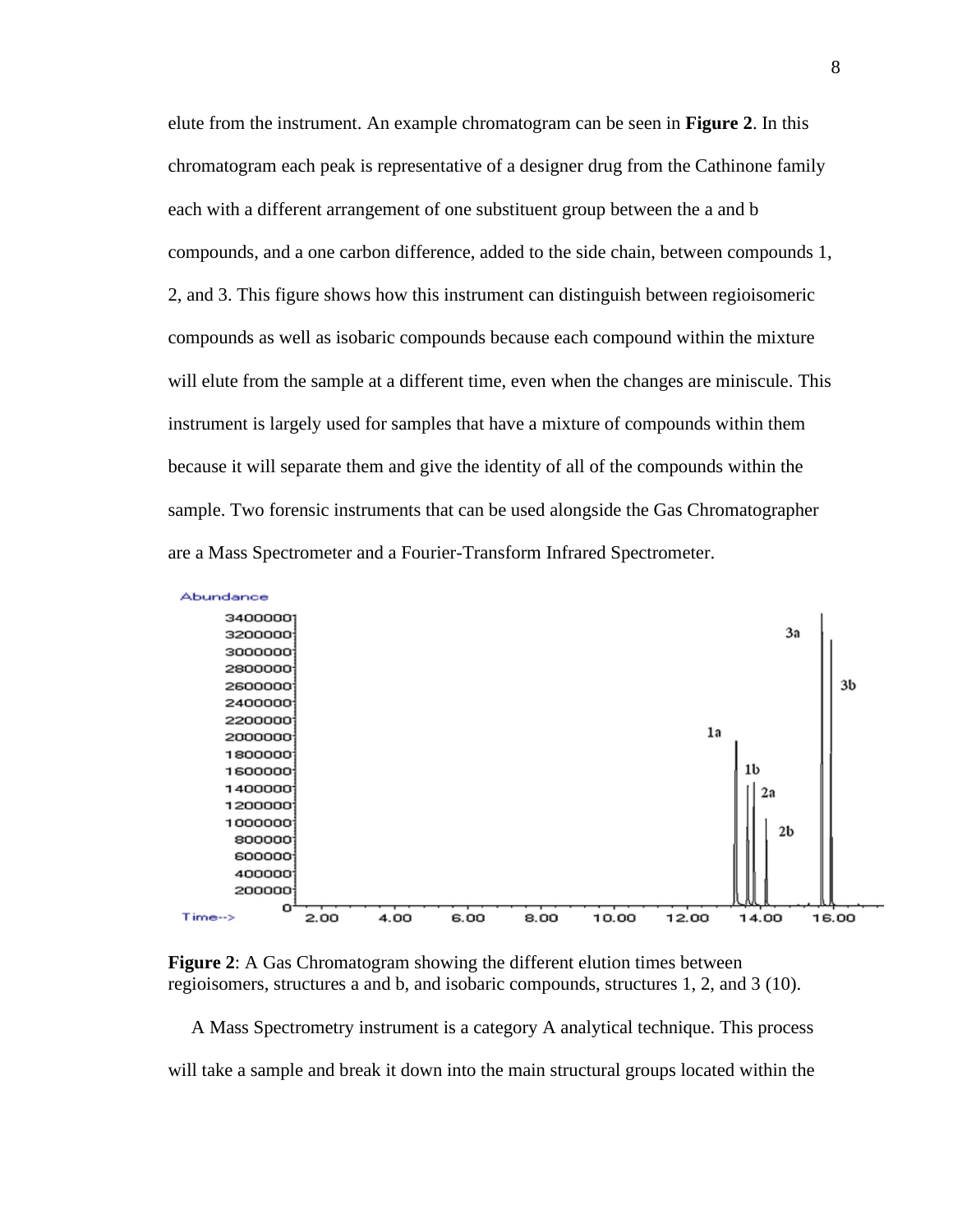compound. This process occurs by having the sample travel through a section of the instrument that will electrically charge the compound to create fragmented ions, charged particles. These fragmented ions will then travel through the mass analyzer part of the instrument where they will be separated based on their charge to mass ratio, or their m/z value. The output data for this type of instrument is called a mass spectrum and it will show peaks at specific m/z values for fragmentations of the original compound and the peak height is based on how abundant that fragment is for that compound. An example mass spectrum can be seen in **Figure 3**. This mass spectrum is representative of the compound 2-Ethylenecathinone, also a part of the cathinone family like the compounds discussed on the gas chromatogram. The peaks on this spectrum represent the ways in which this structure can fragment to create ions. The more abundant the peak, the more likely that type of fragmentation will occur much like the peak at the 72 m/z value; the arrows on the structure show where this compound will break apart to create this ion. The process of mass spectrometry is one of the most used during the identification of designer drugs because it will give the fragmentation patterns of the compound based on its structure, as well as the exact mass of the compound in question. Mass spectrometers are very equipped to be used alongside many other forensic instruments and other analysis processes such as mass defect filtering (8). Mass Defect Filtering is a process that is completed after a sample has been ran on the Mass Spectrometer where the structural similarities and differences between the drug in question and other types of known substances are compared using a library system. **Figure 4** shows an example of how Mass Defect Filtering can be used to match compounds in question to the drug family they belong to, in this case completely synthetic cannabinoids. In this figure the diagram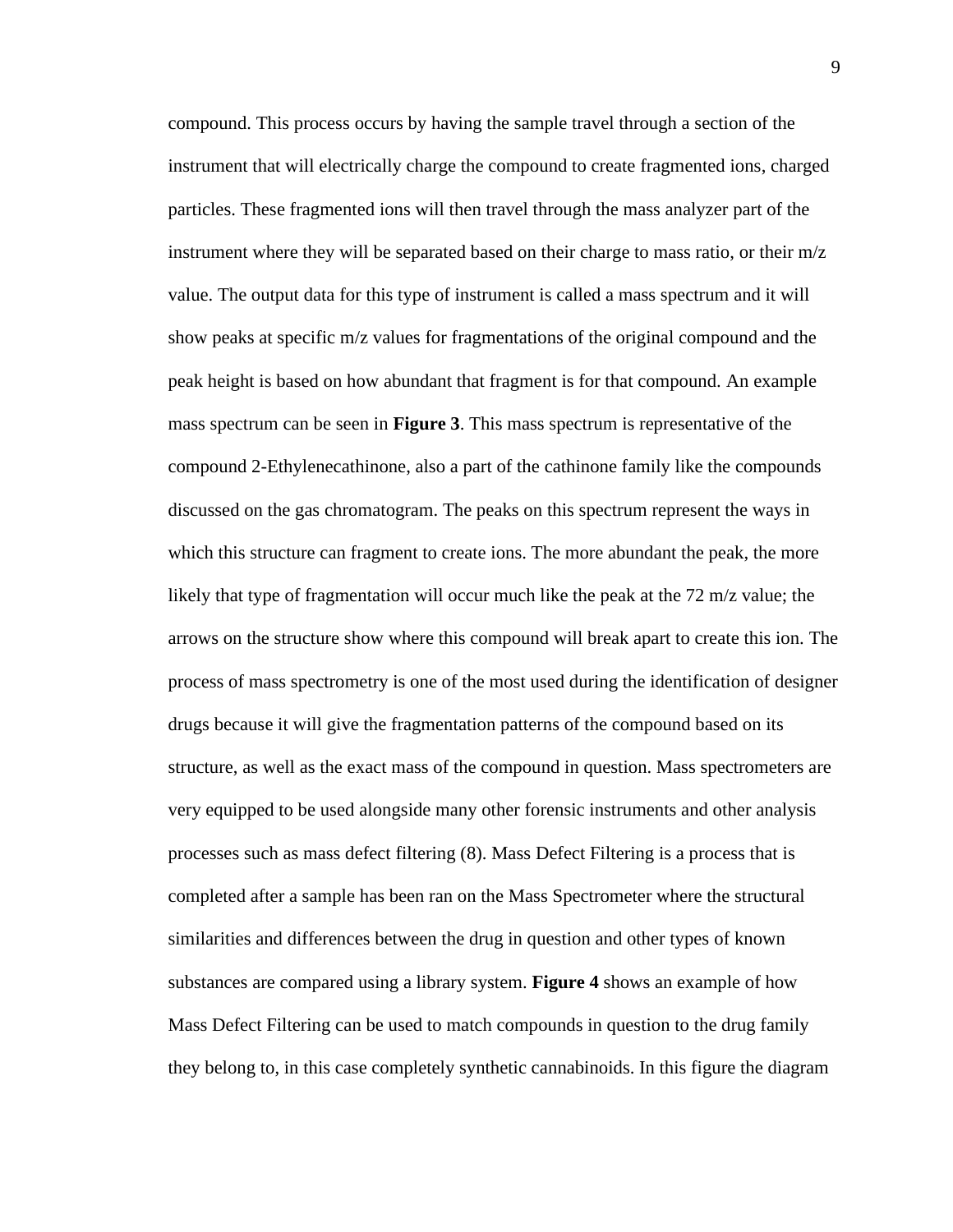shows a popular abusable designer drug JWH-018 and compounds with identical structures to this drug except the addition or subtraction of on methyl group,  $CH<sub>3</sub>$  group, within the alkyl side chain. Because the difference between these derivatives and the original drug is the addition or subtraction of such a small component, then the mass does not change that significantly and ultimately the structures of these two derivatives is almost unnotably different. Using this process has shown to be a very effective method because it compares the sample and the library results by their structural components and their exact atomic mass. This process can be used to identify which of the main drug families the sample would most likely belongs to, or it can at least give a more reasonable starting place to where it may belong if it is an isobaric compound based on the central structural components.



**Figure 3**: Mass spectrum of a drug within the cathinone family with its most abundant fragments (9).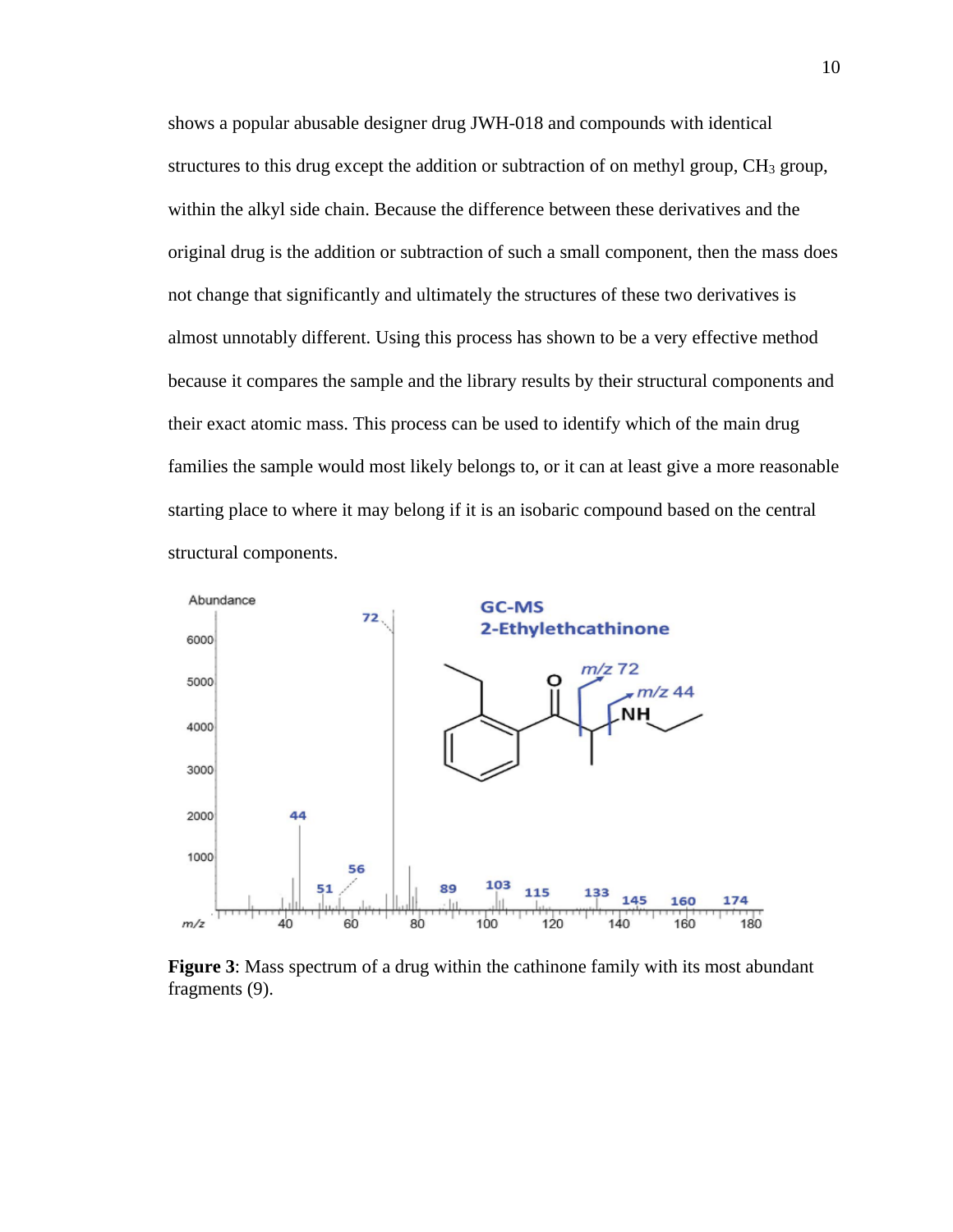

**Figure 4**: Diagram of the Mass Defect Filtering process of cannabinoid compounds (8).

 Fourier-Transform Infrared Spectroscopy is a category A analytical technique. This instrument will send infrared light waves towards a sample, some of which will be absorbed by the sample, but the infrared waves that pass through the sample are the ones detected by the instrument. The output data for this process is an Infrared spectrum which will show a unique fingerprint for every sample. An example Infrared spectrum can be seen in **Figure 5**. This spectrum shows another drug compound within the cathinone family. Each peak represented on this spectrum is specific for each molecular group within this compound. The peaks within the  $400-1500$  cm<sup>-1</sup> wavelength range can help differentiate between regioisomers because they are very specific for only that compound's arrangement of atoms. This information can give some insight into the possible chemical structure of the compound. The Infrared spectrum of the compound in question can also be compared against library match results of compounds with similar structures and a percentage of how likely the two spectra match will be given as well. Finding out the possible structural matches to the compound in question can be crucial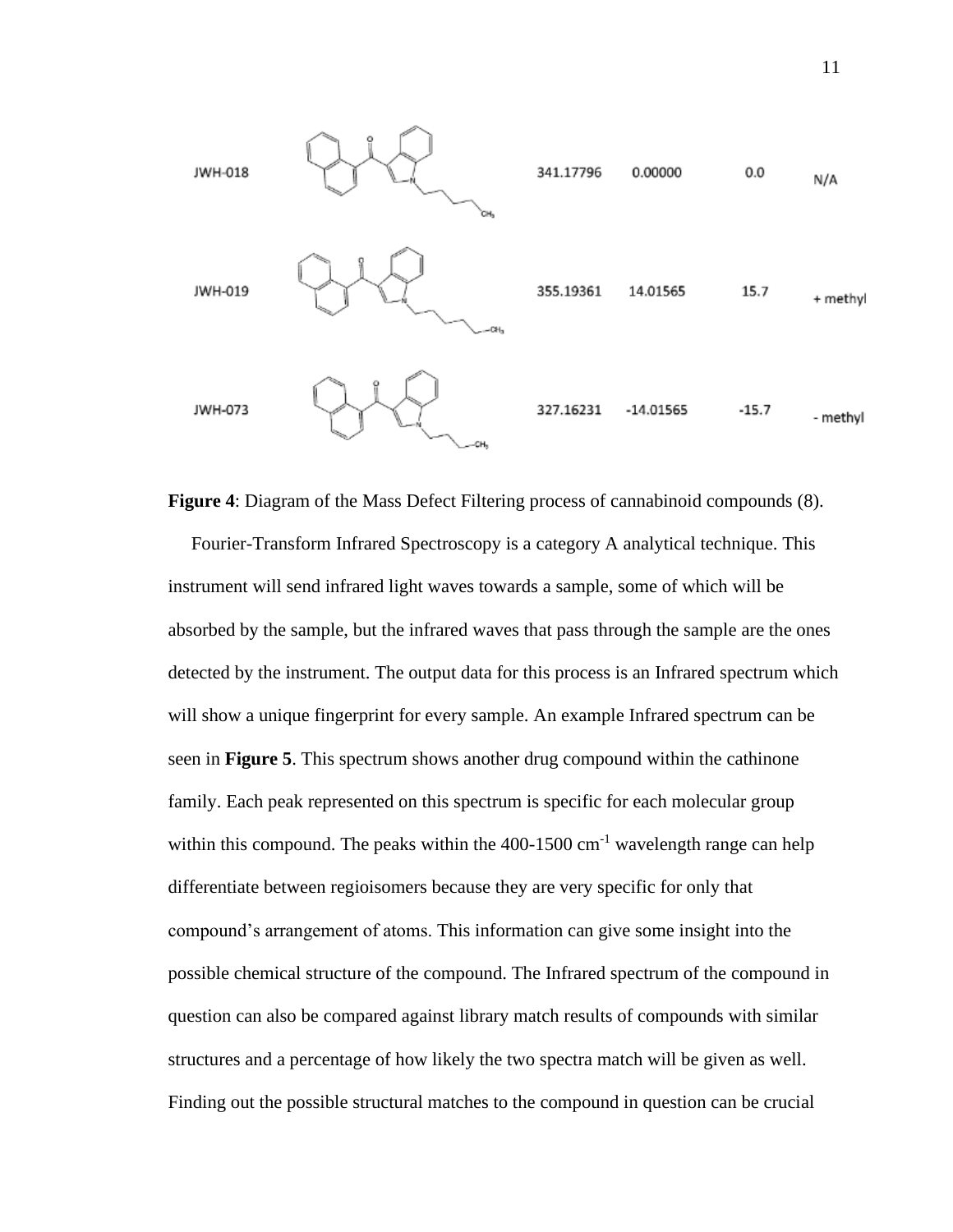information when dealing with identifying designer drugs and when looking at multiple drugs within the same family with slight structural changes.



**Figure 5**: An Infrared spectrum of a cathinone substance (10).

 Liquid Chromatography is a category B analytical technique. This instrument is a separation technique much like the Gas Chromatography technique, however Liquid Chromatography is not as sensitive of a technique as Gas Chromatography (11). This process can be beneficial for any compounds that have heat sensitivity. This process uses a liquid sample and by using a large amount of pressure and other solvents, the compound is able to be separated into its molecular components. One type of Liquid Chromatography is High Performance Liquid Chromatography which is a very precise and sensitive process. Liquid Chromatography is also largely used to separate mixtures into their individual molecular components. The output data from this instrument will also be shown on a chromatogram where each peak will represent a compound from within the sample as well as information about its elution time from the instrument. A chromatogram from this instrument would look very similar to a chromatogram from a Gas Chromatographer. The Liquid chromatographer can be connected to a mass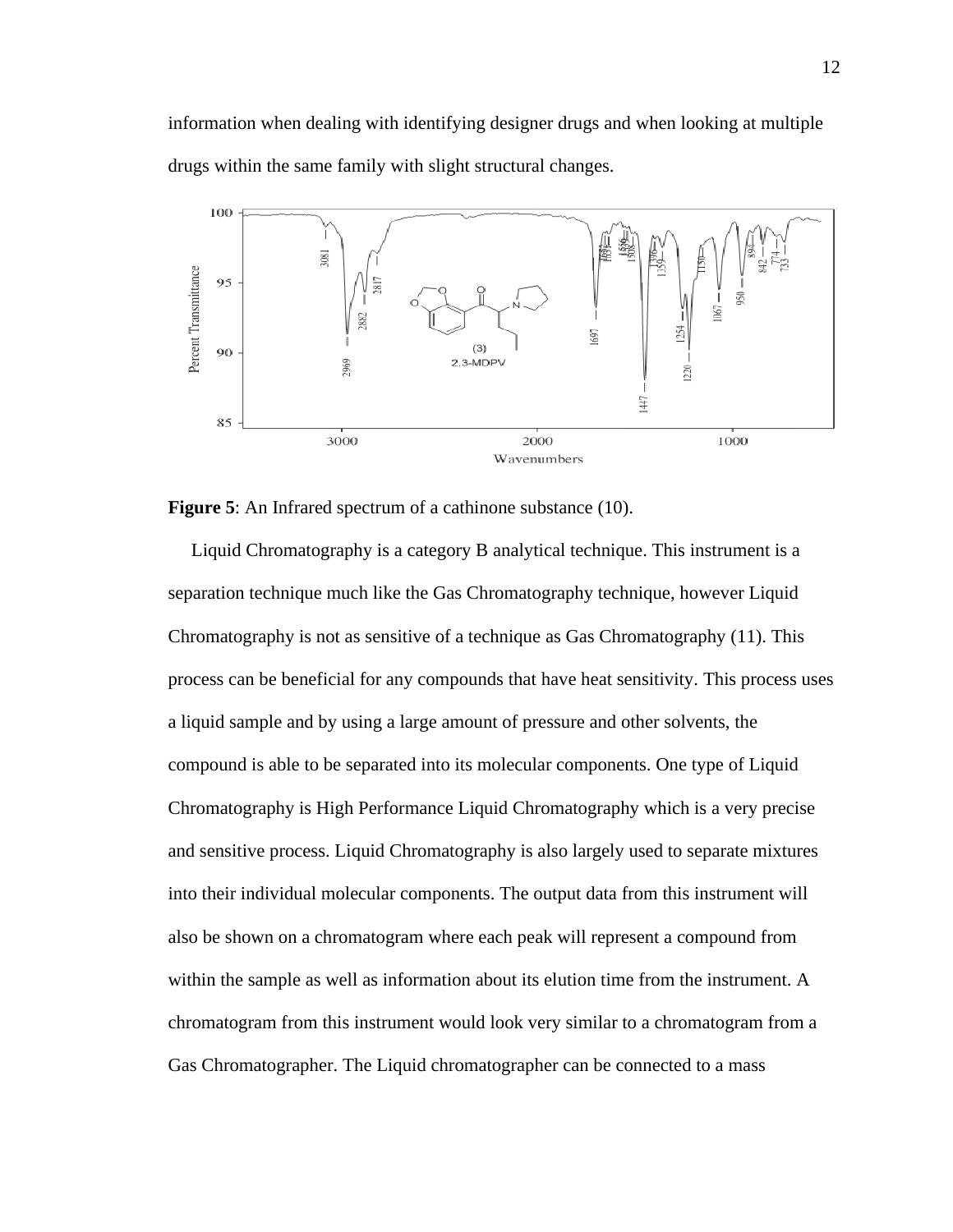spectrometer to allow for the analysis process to provide data from both instruments and can be used for the same analysis process as a Gas Chromatographer-Mass Spectrometer.

 Direct Analysis in Real Time is an ambient instrument that is usually paired with a Time-of-Flight Mass Spectrometer (9). This type of instrument can be used directly in the field when an unknown substance is collected from a scene. This process can be used in place of Gas Chromatography-Mass Spectrometry or Liquid Chromatography-Mass Spectroscopy (12). This instrument pairs well with a Mass Spectrometer because it is also a technique where the atoms of the sample become charged particles, ions, to be analyzed. The output data from this instrument will be shown on a spectrum similarly as well and each peak will represent a fragment of the structure in question. This instrument was used to analyze a mixture of drugs and all the results were accurate when the compounds need to be differentiated form one another. These results were comparable to results from a Gas Chromatogram-Mass Spectrometer but were more easily obtained with absolutely no preparations made to the samples before they were ran through the instrument (9).

 Nuclear Magnetic Resonance Spectroscopy is a category A analytical technique. This is used to determine the exact chemical structure of an unknown sample (13). This type of spectroscopy will normally be used after the sample has already been ran on other forensic instruments in the lab like Gas Chromatography-Mass Spectrometry. Similar to the Mass Spectrometer, Nuclear Magnetic Resonance Spectroscopy will break the sample down into fragmented sections, but this instrument will be able to determine the exact chemical structure of the sample in question. A spectrum from this type of instrument can be seen in **Figure 6**. This spectrum is representative of a synthetic cannabinoid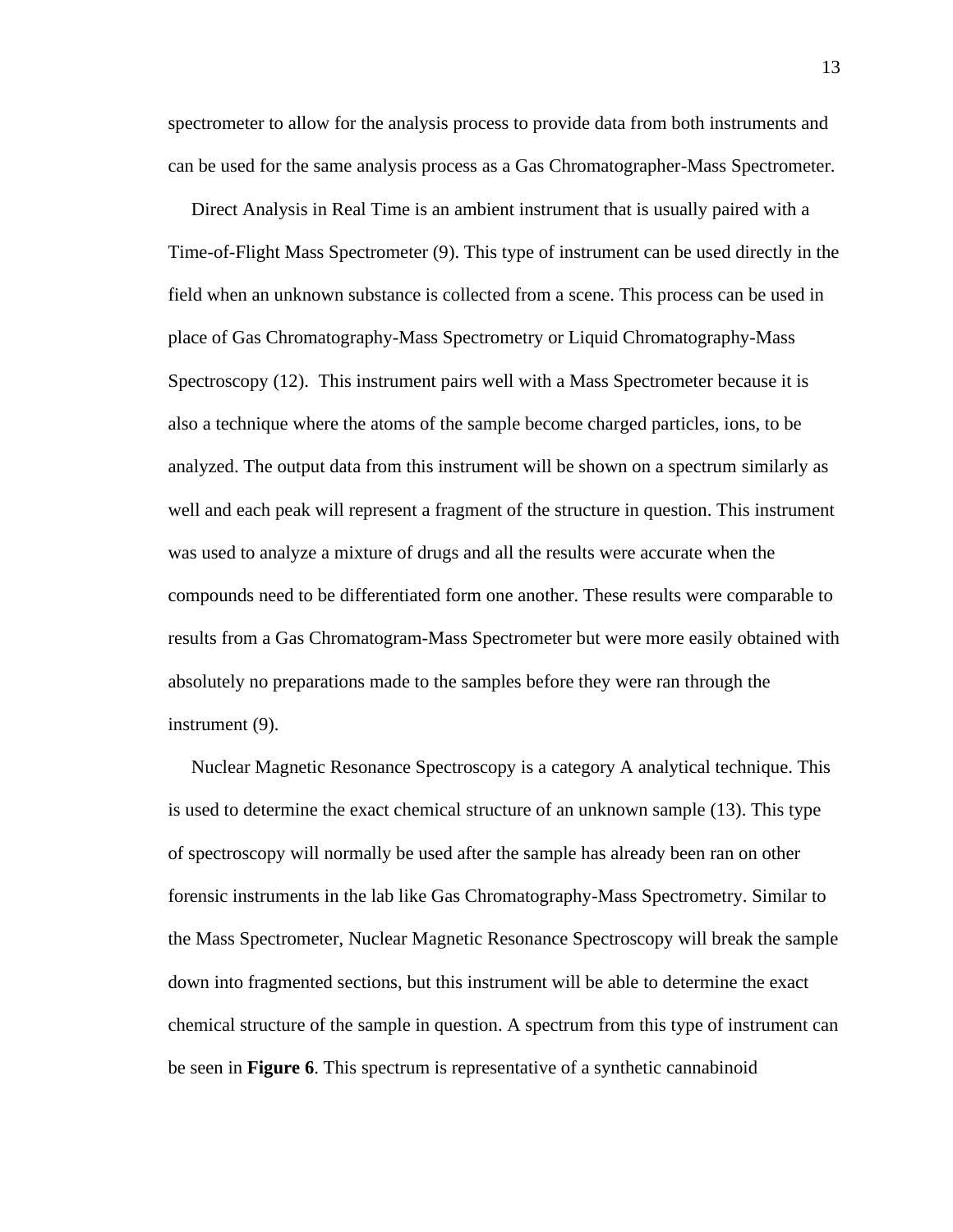compound. On this spectrum every peak is labeled and corresponds to a specific part of the structure showing just how accurate the process is in identifying the exact chemical structure for samples. This process has been proven to work significantly well when identifying the aromatic substituents as well as other aliphatic compounds (13).



**Figure 6**: A Nuclear Magnetic resonance spectrum of a fully synthetic cannabinoid compound (13).

 Out of all the forensic instruments mentioned so far, the Gas Chromatography-Mass Spectrometry combination of instruments is used the most often when determining the structure of the unknown substances when they are tested by the labs to see if they are designer drugs. The process of using these instruments will allow the chemists to have a better understanding of the number of compounds within the sample and the structure of each compound found. Another way of looking at it, is that this process will tell the chemists the DNA structure of the drug in question. The chromatogram obtained would have a peak on it for every compound within the structure. Each peak would then have a specific mass spectrum that correlates to it to give the overall structure of that particular compound within the sample.

 Because there is such a large demand for these types of substances, there is an abundance of designer drugs that are on the streets today and the market for them keeps growing and so many more are made every day. While these designer drugs are not just normal drugs of abuse, they do normally originate from one type of drug of abuse and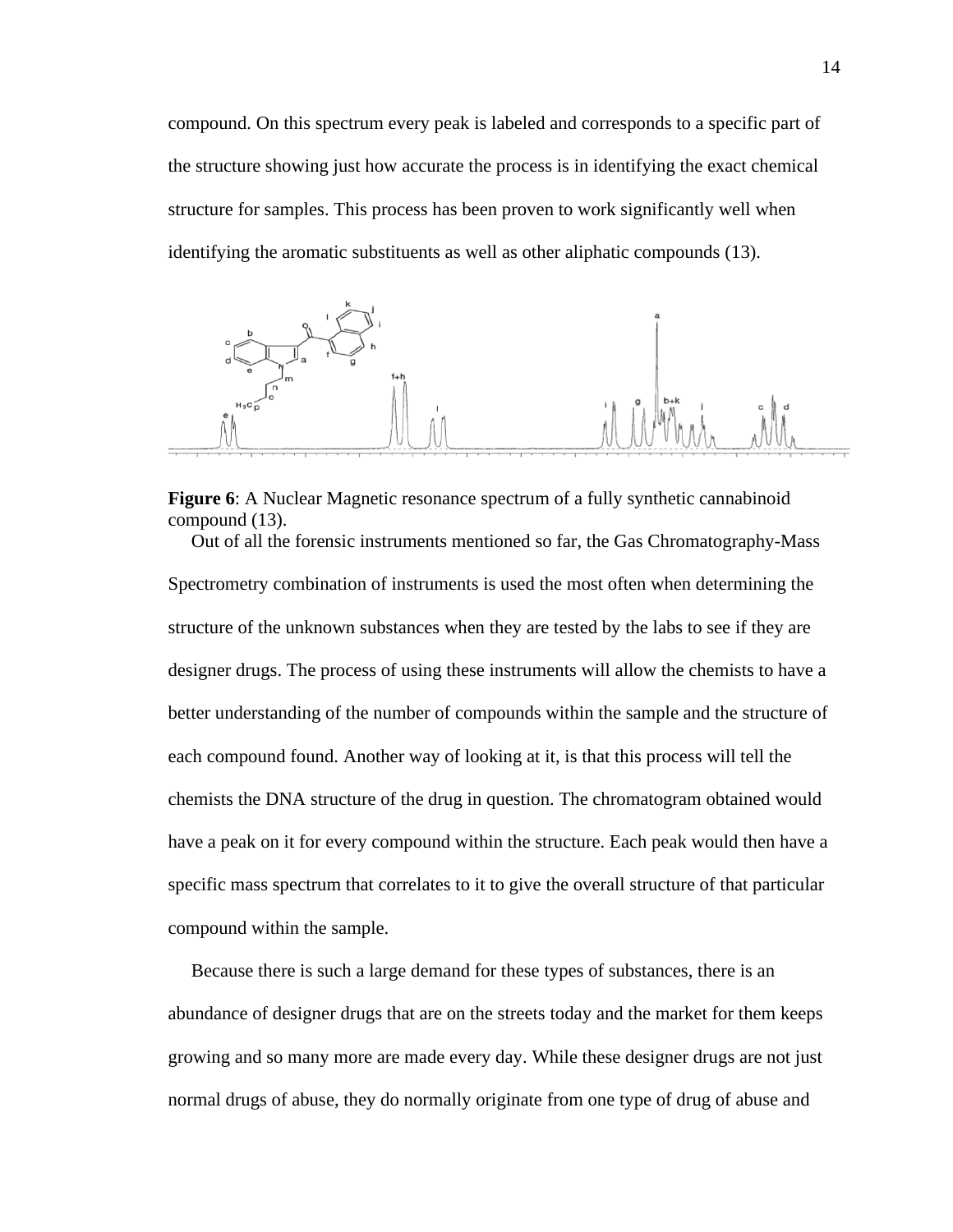become synthetically altered to have a different structure or become a derivative of the original structure. Because of this, designer drugs can be classified as being related to many of the abusable drug families. Some of the main abusable drug families include Cathinones, Cannabinoids, Amphetamines, Opioids, and of course there are many more. Once chemists identify the chemical structure of the samples they are testing in the labs, they can more easily classify which drug family they might belong to which can help know what type of effects they will have on the human body.

 The cathinone family contains some drugs that were widely used for medical purposes until the addictive properties of these drugs were discovered then they were classified as Schedule I stimulant compounds (2)(6). The abusable substances within the Cathinone family are more widely known as bath salts. Cathinone drugs are normally created from naturally occurring substances, but the bath salt derivatives have synthetically altered chemical structures turning them into designer drugs. Another popular designer drug within the cathinone family is MDPV, methylenedioxypyrovalerone, MDPV is a very popular designer drug because it is easily purchased on the internet and will produce similar effects to another widely abused drug ecstasy (14). There are three distinct regions within the cathinone chemical structure where structural changes can be made to make the possible derivatives. These three regions are on the aromatic ring, differing lengths of the alkyl side chain, and within the amino group (10). The inactive derivatives within this family have no alkyl side chain group within their structure (15). **Figure 7** highlights the parts of this drugs structure where changes are made for each derivative. The aromatic ring can be seen circled in blue, the alkyl side chain can be seen circled in red and the amino group can be seen circled in black. The instruments that have been able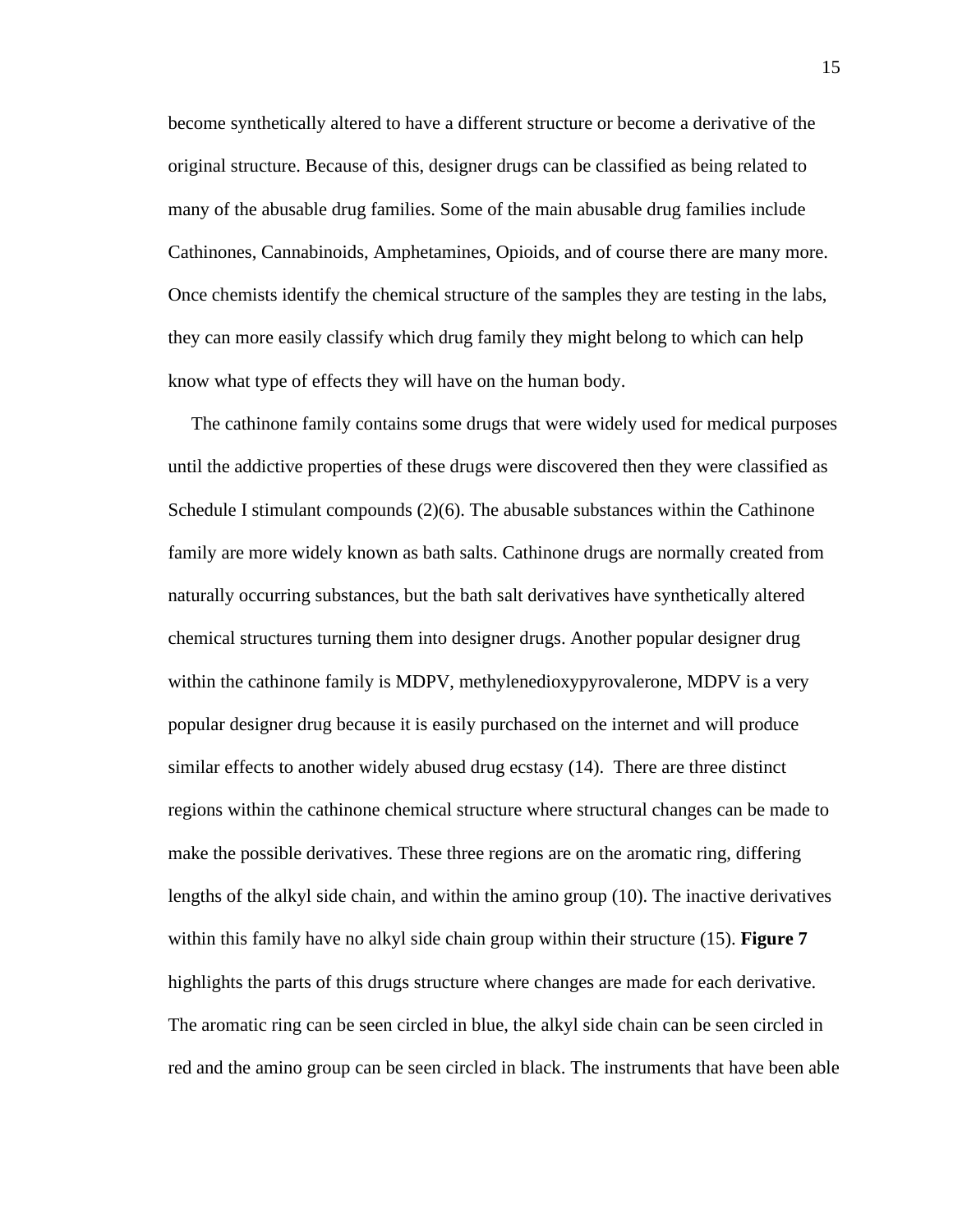to accurately identify these types of drug compounds include Gas Chromatography-Mass Spectrometry, Liquid Chromatography-Mass Spectrometry, Fourier Transform Infrared Spectroscopy, and Nuclear Magnetic Resonance Spectroscopy (10)(13)(14)(16).



**Figure 7**: A cathinone structure labeled at the places where changes are made within the structure for derivative compounds.

 The Cannabinoid family is very similar to the Cathinone family because it is also normally a naturally occurring substance, cannabis, but can be modified structurally into a designer drug. Cannabinoids will produce more potent effects on the human body than normal cannabis would produce and, a large number of recently identified cannabinoid derivatives have been classified as Schedule I drugs (8)(17). The derivatives within this family can be broken down into three categories: psychoactive, active but not psychoactive, and inactive, and interestingly there are more inactive derivatives than active derivatives within this family (18). Psychoactive drugs will cause psychological and behavioral effects and can be abusive. Substances that are active but not psychoactive will cause some effects to the human body but are not abusive. Like mentioned previously, inactive substances will have no abusable effect on the human body. The most psychoactive derivative in the cannabinoid family is the delta 9 tetrahydrocannabinol and structurally this compound only differs from an inactive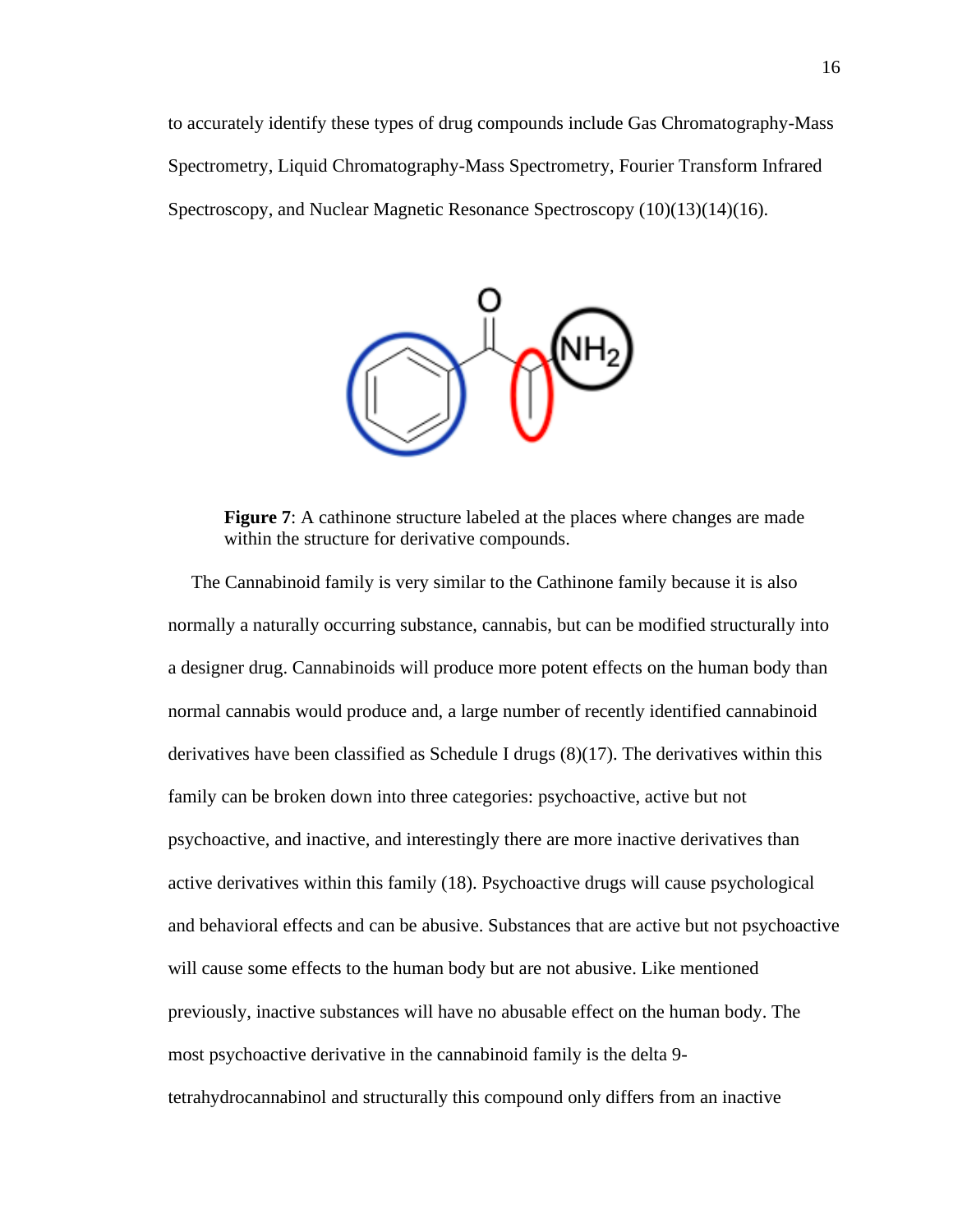derivative by one oxygen atom (18). Another very popular designer drug within this family, that has recently been classified as a synthetic cannabinoid, scheduled, and made illegal, is JWH-018, more widely known as spice  $(6)(17)$ . This drug is a fully synthetic compound and although this original compound is now scheduled and considered an illegal substance, there have been a large number of compounds created by changing small aspects to this drugs structure (8). These cannabinoid compounds will be mislabeled and discretely sold as incense or a type of smokable herbs to not get recognized by anyone in law enforcement (19). The main instruments that have been used in the forensic chemistry labs to identify the structures of cannabinoid derivates include Gas-Chromatography-Mass Spectrometry, Liquid Chromatography-Mass Spectrometry with Mass Defect Filtering, Nuclear Magnetic Resonance, and Gas Chromatography-Infrared Analysis (8)(17)(14).

 The amphetamine family of drugs are used as stimulants on the Central Nervous System in the human body. The most popular designer drug derivative within this family is methamphetamine. The only structural difference between amphetamine and methamphetamine is the addition of one methyl group to the drugs structure, however the processes to create each substance is slightly different from one another. Another designer drug that is a part of the amphetamine family is *p*-fluoroamphetamine. The designer drugs in this family have a decently high abuse potential, so they are labeled as a Schedule II stimulant drug  $(2)(6)$ . The instruments used to analyze these drugs structures include Gas Chromatography-Mass Spectrometry and Nuclear Magnetic Resonance Spectroscopy (13).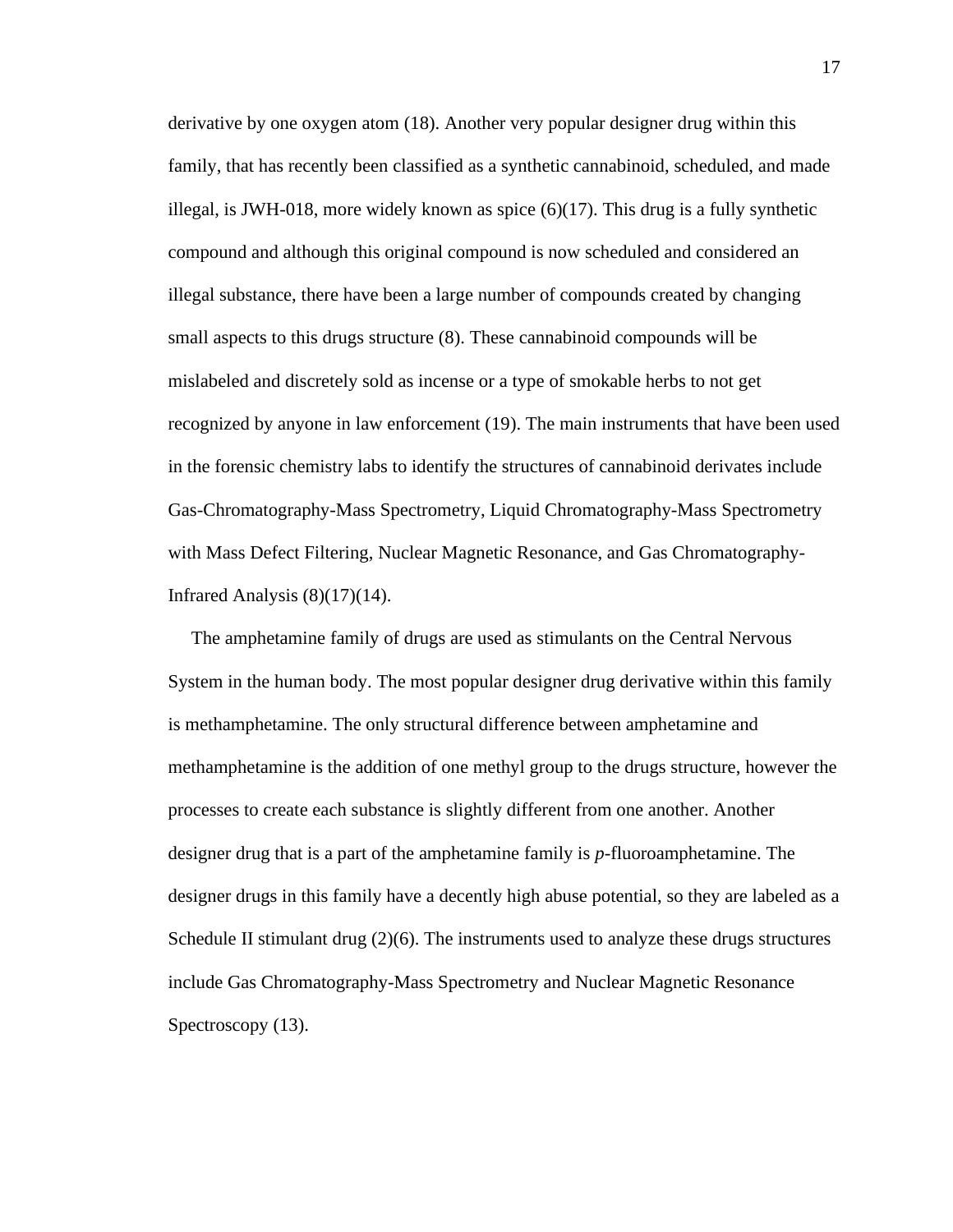The Opioid family has a large number of designer drugs within it all having a decently high abuse potential and are considered Schedule II sedative drugs, however, these drugs are regularly used for medical purposes, usually in hospitals (2)(6). A couple of the designer drug derivatives within the Opioid family include acetylfentanyl, a derivative of fentanyl, and Krokodil, a derivative of Codeine. The use of acetylfentanyl as an abuse able drug became very popular in 2013, and since has grown in popularity amongst people creating designer drugs. Acetylfentanyl is much more potent than normal fentanyl so it is used in combination with other drugs like heroine to make it more cost efficient to produce the designer drugs and they can still be sold at the same high price (2). The chemical structure of the acetylfentanyl is very different than the more common opioids like heroine or morphine so it can be hard to determine that it is a substance that is part of the Opioid family. Acetylfentanyl can sometimes be detected by a process that is screening for fentanyl, but these times of processes are not always used in the forensic chemistry lab (2). Some of the previously mentioned instruments that can detect these opioid derivatives within samples are Gas Chromatography-Mass Spectrometry and Liquid Chromatography-Mass Spectrometry. Krokodil has become increasingly popular across North America and European countries after it originated in Russia (20). This drug was created for the sole purpose of being an inexpensive replacement for heroine. The process, which can be seen in **Figure 8**, of making this drug consists of starting with tablets of codeine that undergo synthetic changes within a clandestine lab with items that can be easily bought, like gasoline and other chemicals, to create a deosmorphine salt (21). The image of this process highlights the areas that change within the structure between the normal opioid drug and its more potent derivative. Many presumptive tests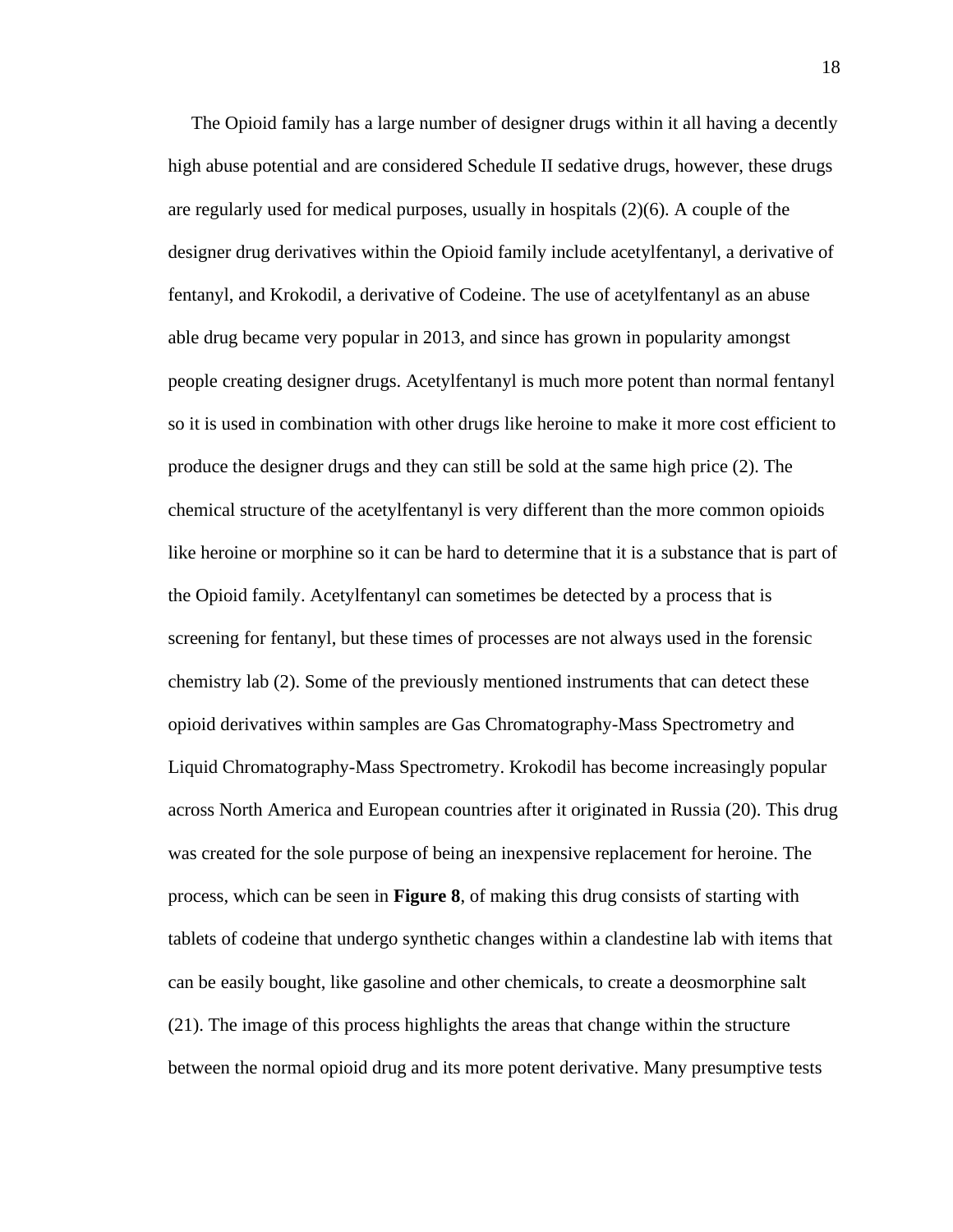can be done in the forensic labs to narrow down the possibility of if the substance in question Krokodil, but the main two types of instruments used to analyze the compound will be Gas Chromatography-Mass Spectrometry and Liquid Chromatography-Mass Spectrometry (21). The deosmorphine salt has been detected and quantified by many chemists using either one of these processes.



**Figure 8**: Chemical process of creating Krokodil, deosmorphine salt (21).

 Like mentioned earlier, it is very important that forensic chemists are able to identify the characteristics that will differentiate between active designer drugs, normally derivatives of drugs of abuse, and substances that are inactive compounds which produce zero abusive side effects. The most important information to determine about samples like these types of derivatives is their analytical information. Out of all the techniques discussed previously there are only really one instrumentation process that can properly differentiate between active abusive compounds and inactive derivatives. This technique is Gas Chromatography paired with an Infrared Detector; this detector follows the same process as a Fourier Transform Infrared Spectrometer (11). This process can be considered a confirmatory test when determining the identity of a designer drug since it uses a category A and a category B technique. Even though Fourier Transform Infrared Spectroscopy is within a category under SWGDRUG guidelines, this process goes more in depth because it can separate all the compound within the sample before they are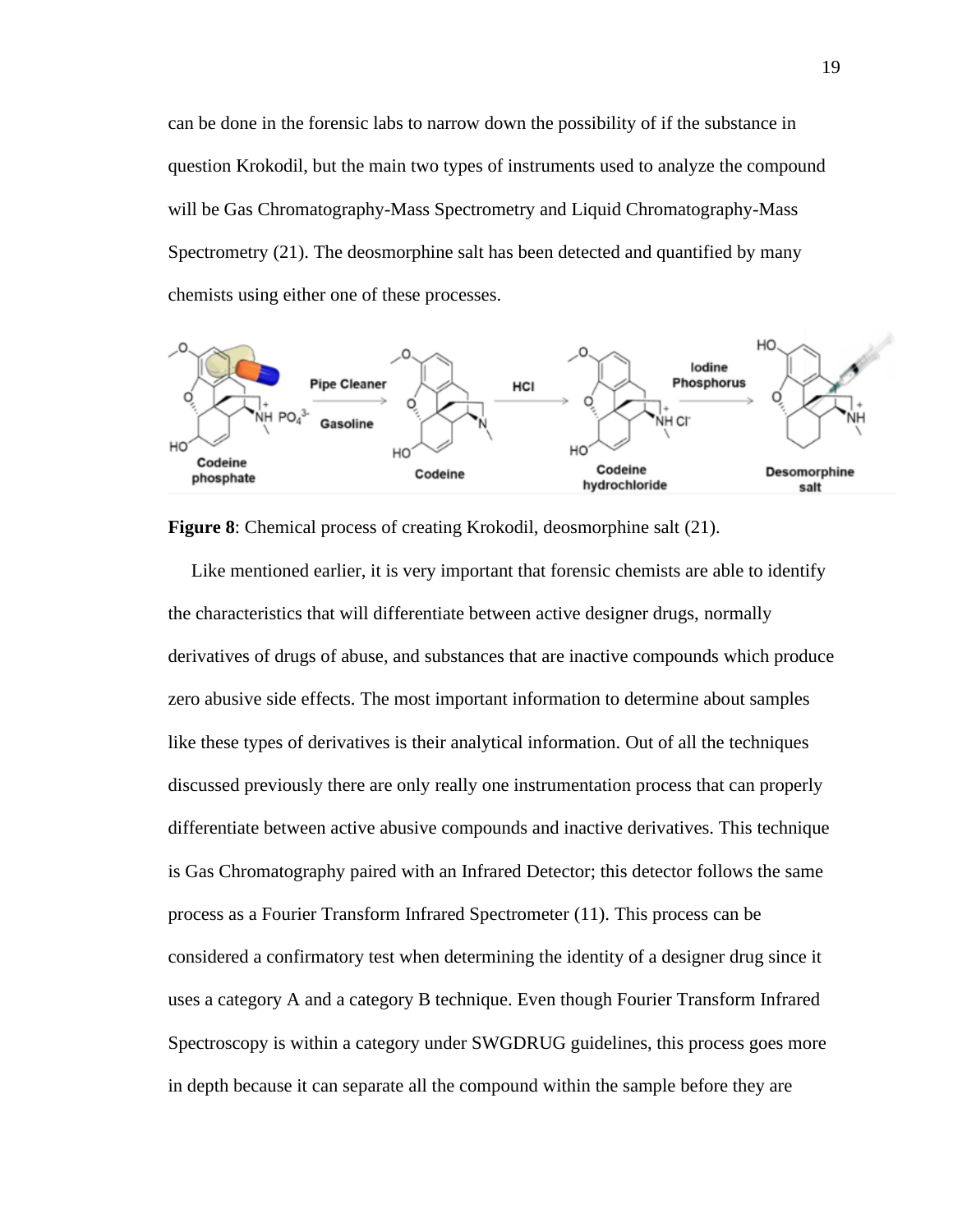examined by the Fourier Transform Infrared instrument (5). This technique can differentiate between compounds like indirect and direct regioisomers better than a Gas Chromatographer-Mass spectrometer instrument because of the uniqueness in the fingerprint range on the spectra.

 The reason why this process works better than using Fourier Transform Infrared Spectroscopy by itself, is because normally the singular instrument cannot identify the compounds well if there are multiple components within it because there is no separation before the identification process, so more likely than not the only the compound that will be identified is the most abundant one within the sample. The reason that the Gas Chromatography-Fourier Transform Infrared Spectroscopy would work more efficiently than Gas Chromatography-Mass Spectrometry is because the fingerprint range on the Fourier Transform Infrared Spectra will be unique for each different arrangement of the components in the sample (10). It will explain how the location of the substituents create different peak patterns on the chromatogram. This is very different than the output data from a mass spectrometer because the mass spectra will look the same for any drugs within the same family that has the same atomic components in a similar chemical structure, like regioisomers (11). Because they have this very similar composition, on the spectra they will usually fragment within the same ways when they have the same substituents, even in different locations. Mass Spectra showing two types of cathinone substances can be seen in **Figure 9**, these two structures are direct regioisomers because they have a differing arrangement of their methoxy group, the  $OCH<sub>3</sub>$  group. Even though these two structures have this different arrangement of their components, the fragment peaks are located at the same m/z values with almost identical abundances for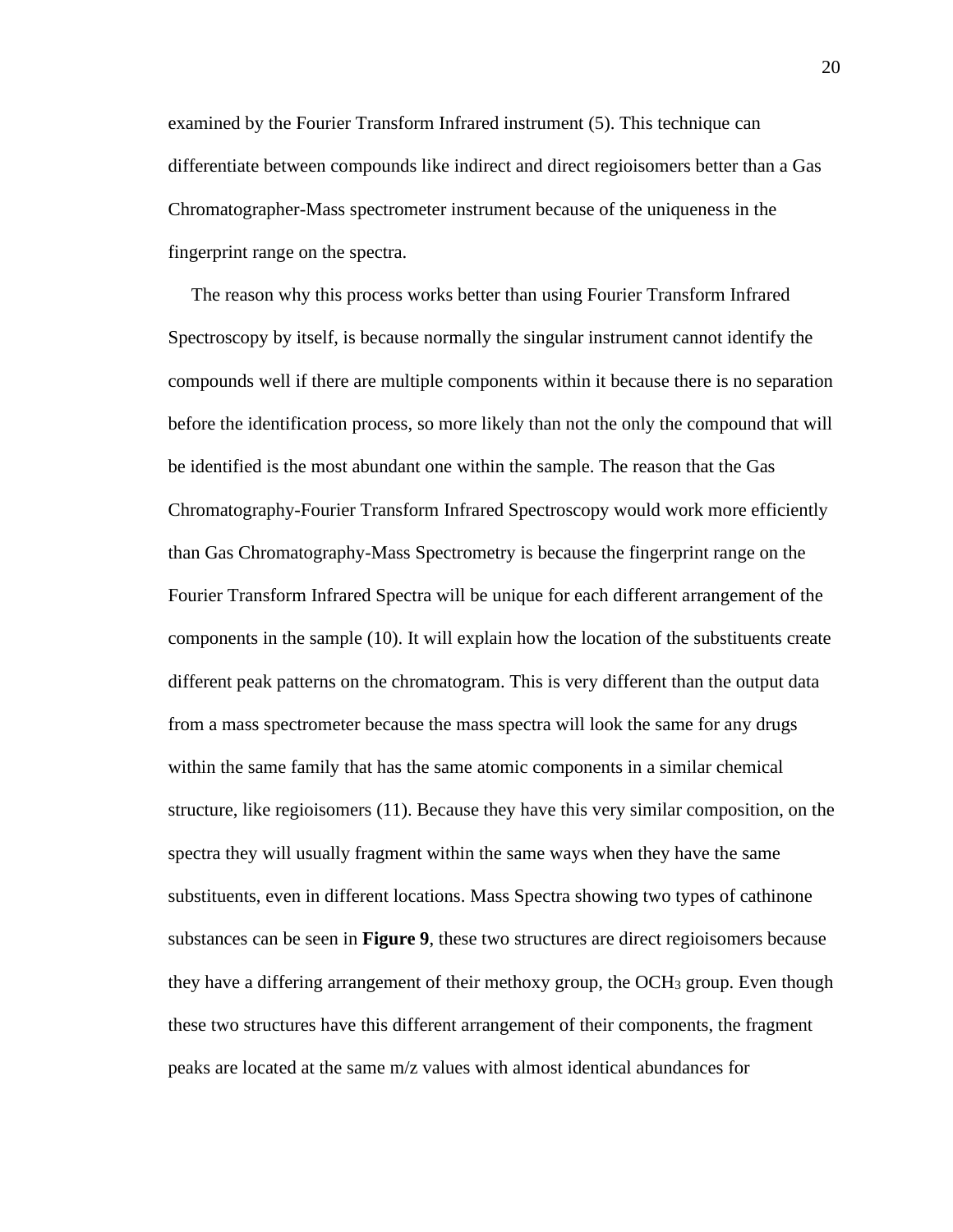compounds. It would be very difficult to distinguish between these two compounds if only a Mass Spectrometer was used to identify them. Infrared spectra showing the differentiations between these same two samples with the Infrared Detector can be seen in **Figure 10**. These are the same two structures as show in the previous photo, but on this set of spectra there is differences spotted between the two compounds. The different colored circles highlight an example of how two different clusters of three peaks will look different between derivative structures. In the top spectrum the blue circled peaks are not as defined from one another like they are in the bottom spectrum, but in the top spectrum the red circled peaks are very separated from one another unlike the peaks highlighted in the bottom spectrum. This process overall will give more accurate data that can differentiate between these closely related derivatives like the direct and indirect regioisomers between compounds within the same drug family then the Gas Chromatography-Mass Spectrometry process because the Gas Chromatography Infrared Detection process has the unique fingerprint marker for every small difference (10).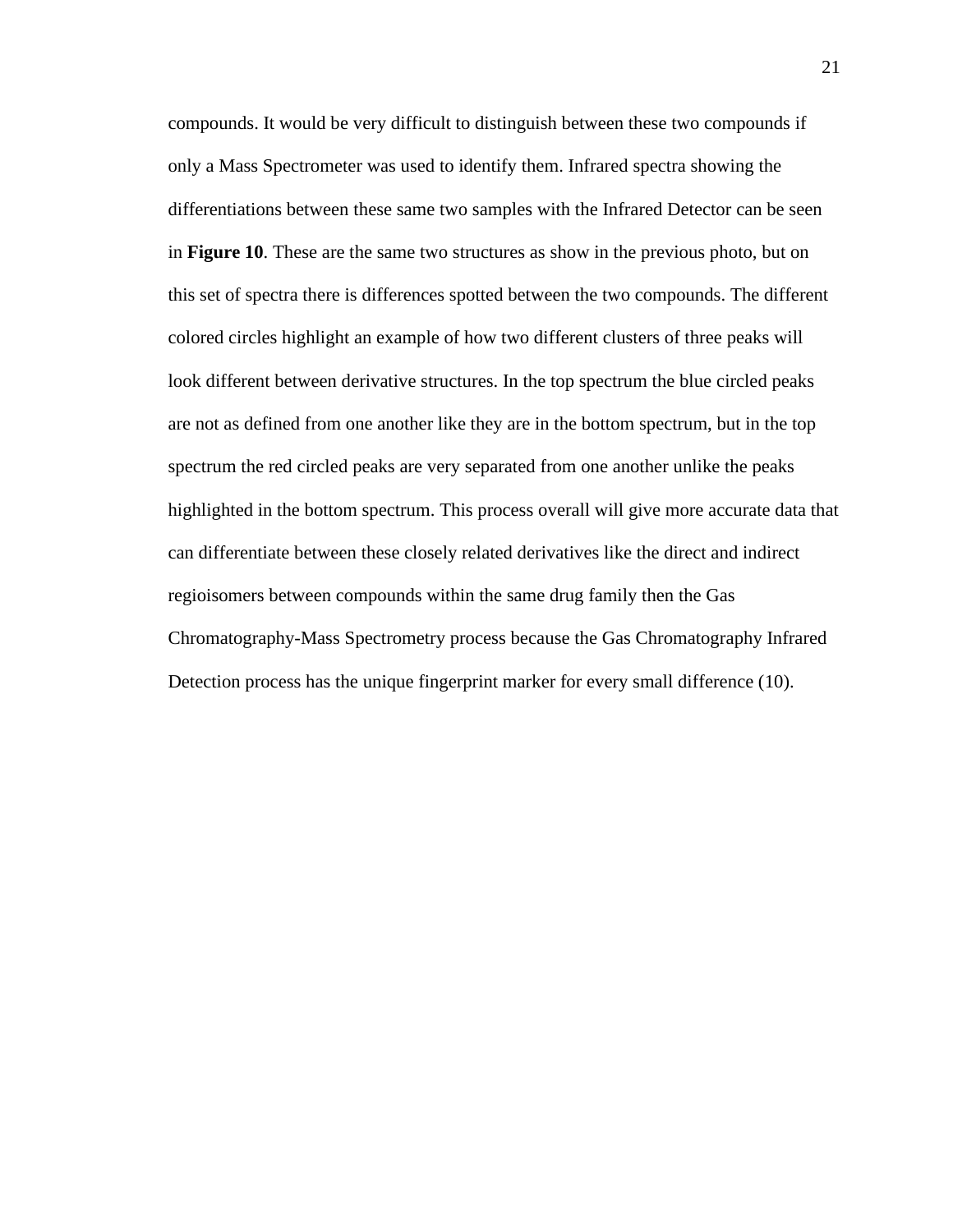

**Figure 9:** Mass Spectra of two direct regioisomeric compounds (17).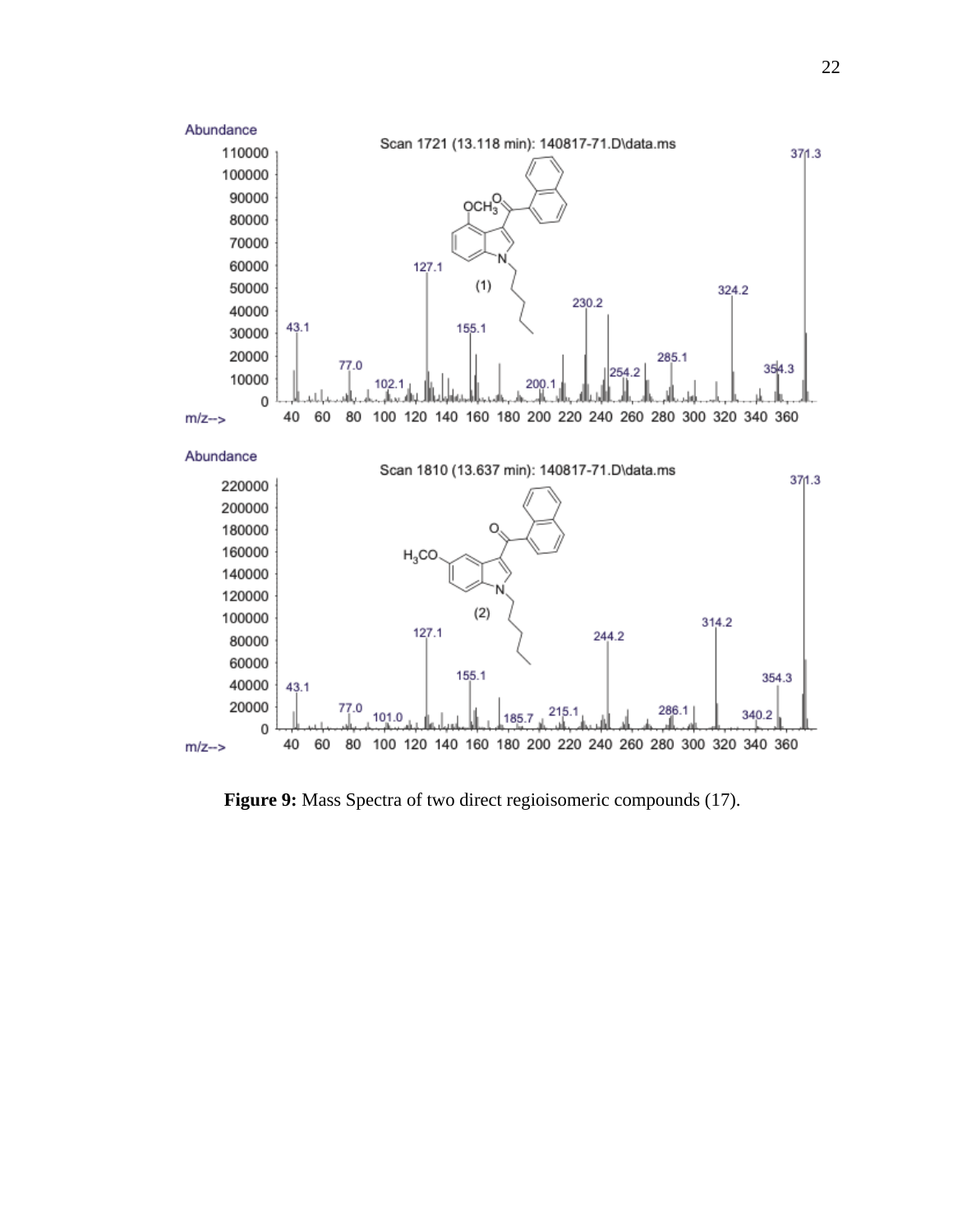

**Figure 10**: Infrared spectra of two regioisomeric compounds (17).

 Many of these new designer drugs are responsible for dozens of fatalities before they can even be recognized as a problem and even more before they can be identified and made illegal. And as always, as soon as one drug can be classified, another new synthetically created drug pops up in its place flooding the streets for the process to begin all over again (22). These designer drugs are being created either by altering the structure of an already existing drug or by trying to recreate the effects of an already existing drug. The main types of structures that can be created to make these different illicit substances include direct regioisomers, indirect regioisomers, and isobaric compounds. Both types of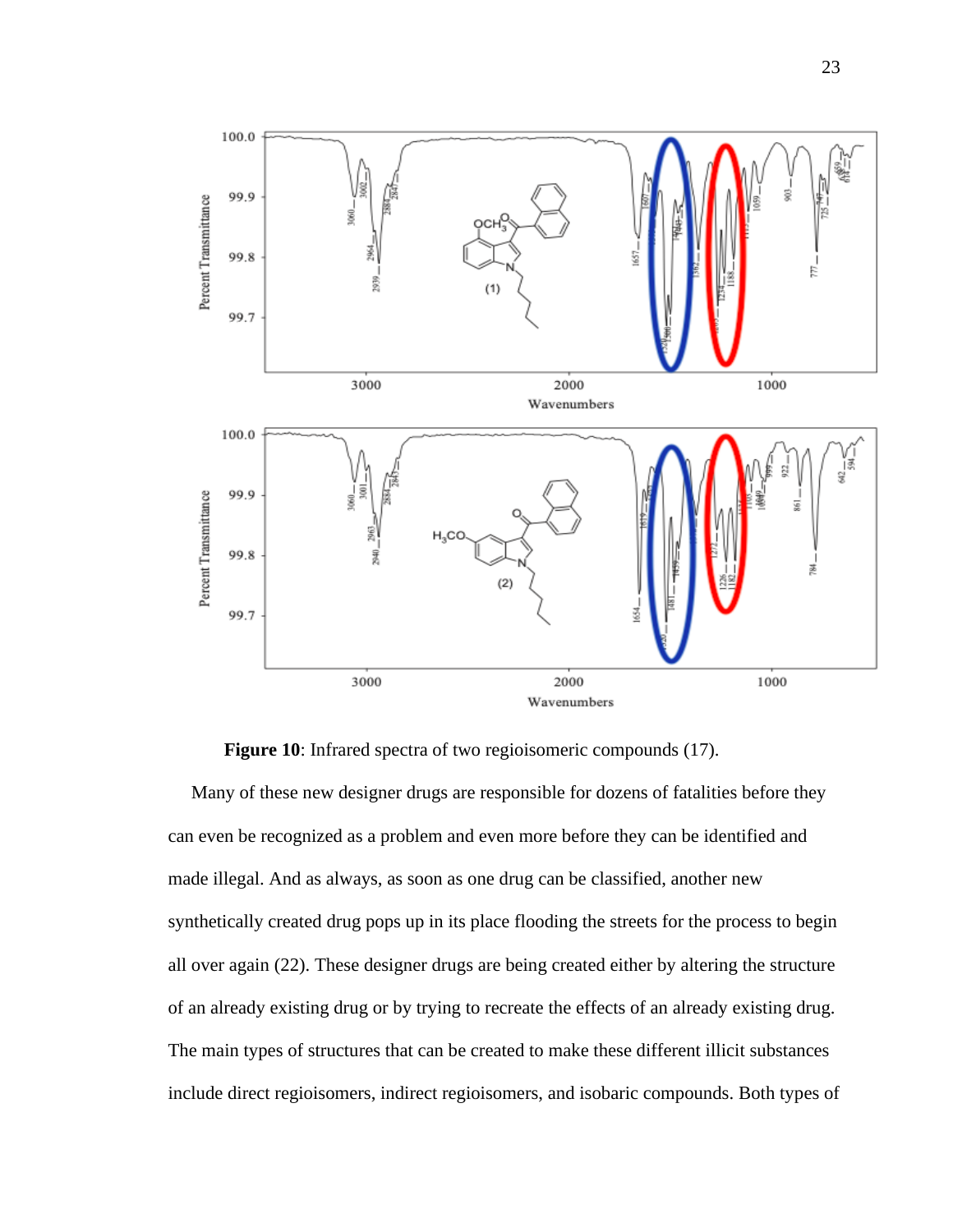regioisomers contain the same atomic components as the parent drug, but they are just arranged in a different way. On the other hand, isobaric compounds do not contain the same atomic components as the drug they are trying to mimic.

 To speed up the process of identifying these new substances and their effects many scientists are completing various types of research studies and forensic analysis tests  $(8)(9)(10)(12)(13)(14)(16)(17)(19)(23)(24)(25)(26)(27)(28)$ . These different studies are focused on analyzing and identifying one drug substance or one drug family by preforming many analytical tests with forensic instrumentation. Another type of study that is very relevant to scientists, medical professionals, and police officers is one that takes all known data for one specific drug or drug family and complies a very informative review for those substances (15)(18)(29)(30). Because they the different structural changes and the number of new substances is increasing rapidly, these types of articles help keep everyone up to date as best as possible on the designer drug substances.

 The different forensic instruments discussed earlier all have key components during the analysis process that assist in the identification and classification of these illicit substances. The Gas Chromatography and Liquid Chromatography instruments can separate the multiple components of a sample from each other for better analysis. The Mass Spectrometry instrument can determine the possible chemical structure of the questioned sample to help determine which drug family it may belong in. The Direct analysis in Real Time and Nuclear Magnetic Resonance instruments have very similar output data to the Mass Spectrometry instrument. The Fourier Transform Infrared Spectroscopy instrument and the Infrared detector are both able to produce the structural information for a compound in question, however this instrument differs from Mass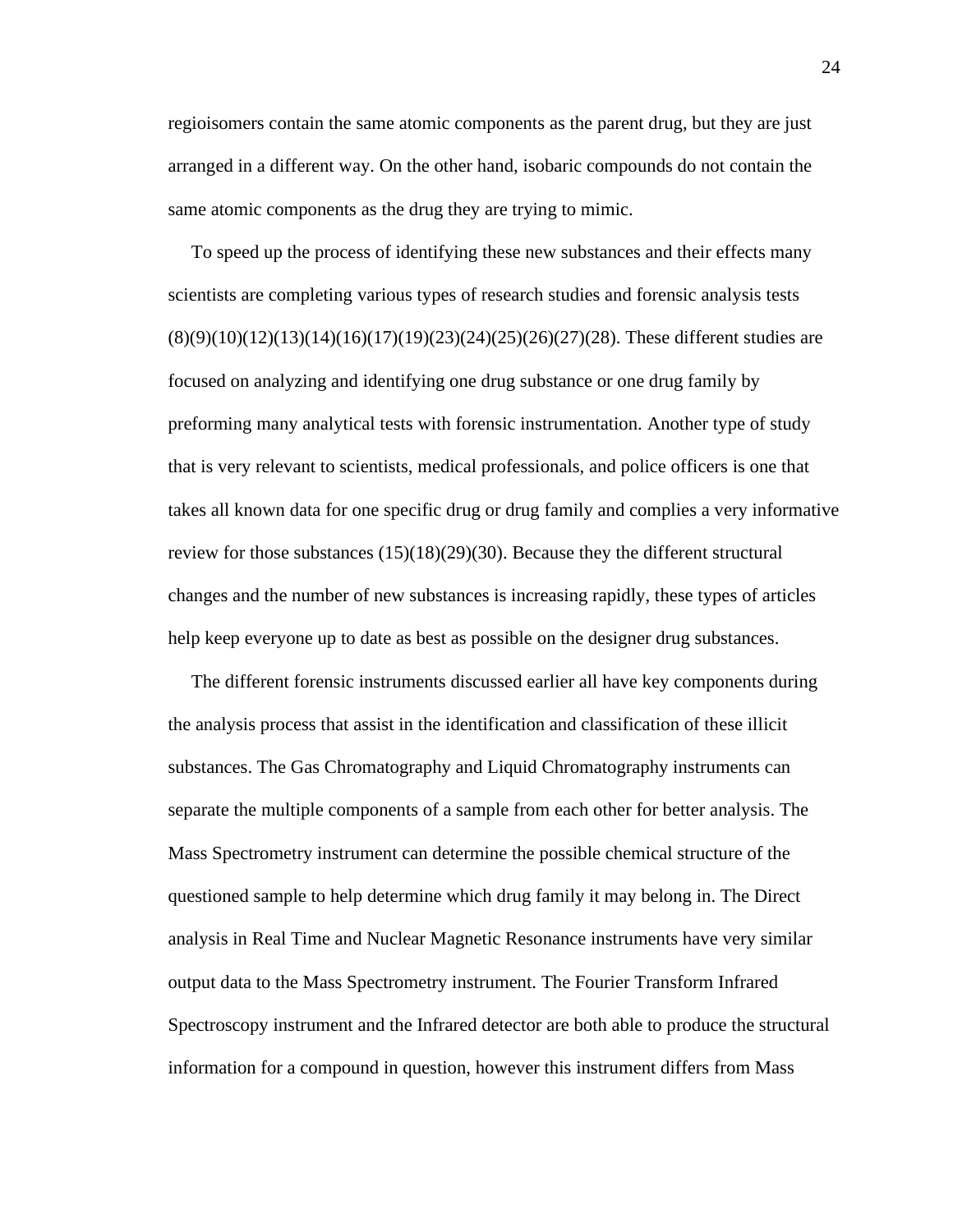Spectrometry because it can tell the difference between active compounds and inactive derivatives within the same drug family based on the unique fingerprint region on the spectrum.

 The two most important aspects to the identification process of these designer drugs are: 1) making it possible for these drugs to become scheduled appropriately under the Controlled Substance Act so that these substances can no longer be considered a legal way to get high and 2) making sure the differences are known between the active abusable compounds and their inactive derivatives so that no scientists receive punishment for analyzing a non-abuseable compound in the laboratory. The most effective forensic instrument to be used for this process is the Gas Chromatographer with an Infrared detector.

 Due to the major advancements in with the technology and instrumentation used in the Forensic Chemistry laboratories the analysis process for evidence and different questioned compounds are conducted much easier and more time efficient. Because these designer drugs are being identified more quickly and more efficiently, then they can be classified and scheduled within a faster time frame as well. All of this will lead to even faster identification processes in the future as well as the placement of better policies against these substances, which will ultimately save many lives globally.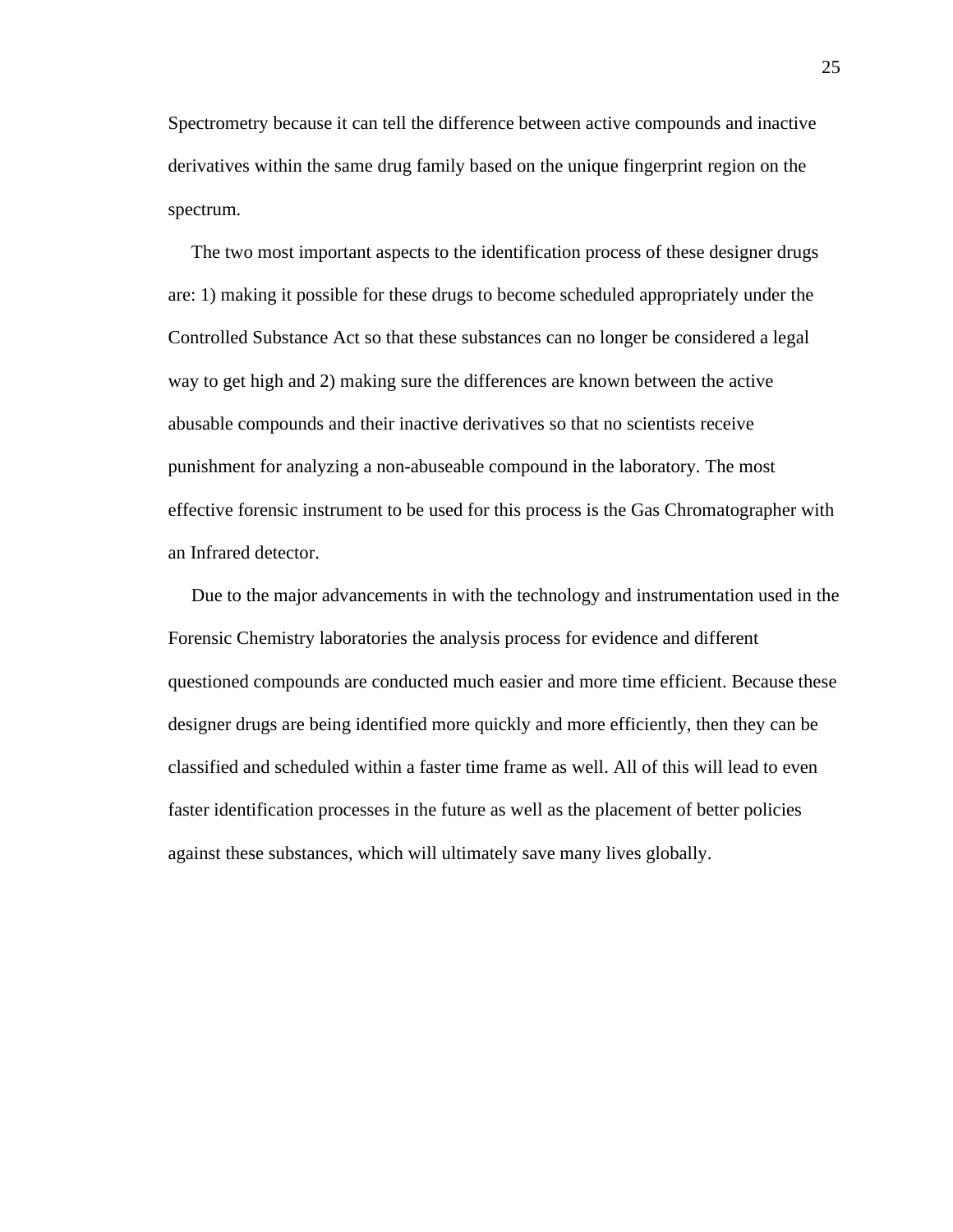#### **References**

- (1) Henderson, G. Designer Drugs: Past History and Future Prospects. *Journal of Forensic Sciences*, *33* (2), 11976J. **1988**.
- (2) Krasowski, M.; Brown, J. The New Wave of Designer Drugs: A Review for Criminal Justice and Forensic Professionals. *Forensic Scholars Today*, *2* (3), 1-7. **2017**.
- (3) United States Department of Justice. *National Clandestine Laboratory Seizure Report! Instructions*; **2004**.
- (4) Abdel-Hay, K. Analytical and Synthetic Studies on Designer Drugs Related to New Classes of Drugs of Abuse, **2015**.
- (5) Langman, L.; Snozek, C. The Evolving Landscape of Designer Drugs. *LC-MS in Drug Analysis*, 2nd ed.; Humana Press: Hatfield, pp 129-135. **2019**.
- (6) Luethi, D.; Liechti, M. Designer Drugs: Mechanism of Action and Adverse Effects. *Archives of Toxicology*, *94*. **2020**.
- (7) United States Department of Justice Drugs Enforcement Administration. *Scientific Working Group for the Analysis of Seized Drugs (SWGDRUG) Recommendations*; **2011**.
- (8) Grabenauer, M.; Krol, W.; Wiley, J.; Thomas, B. Analysis of Synthetic Cannabinoids Using High-Resolution Mass Spectrometry and Mass Defect Filtering: Implications for Nontargeted Screening of Designer Drugs. *Analytical Chemistry, 84* (13), 5574-5581. **2012**.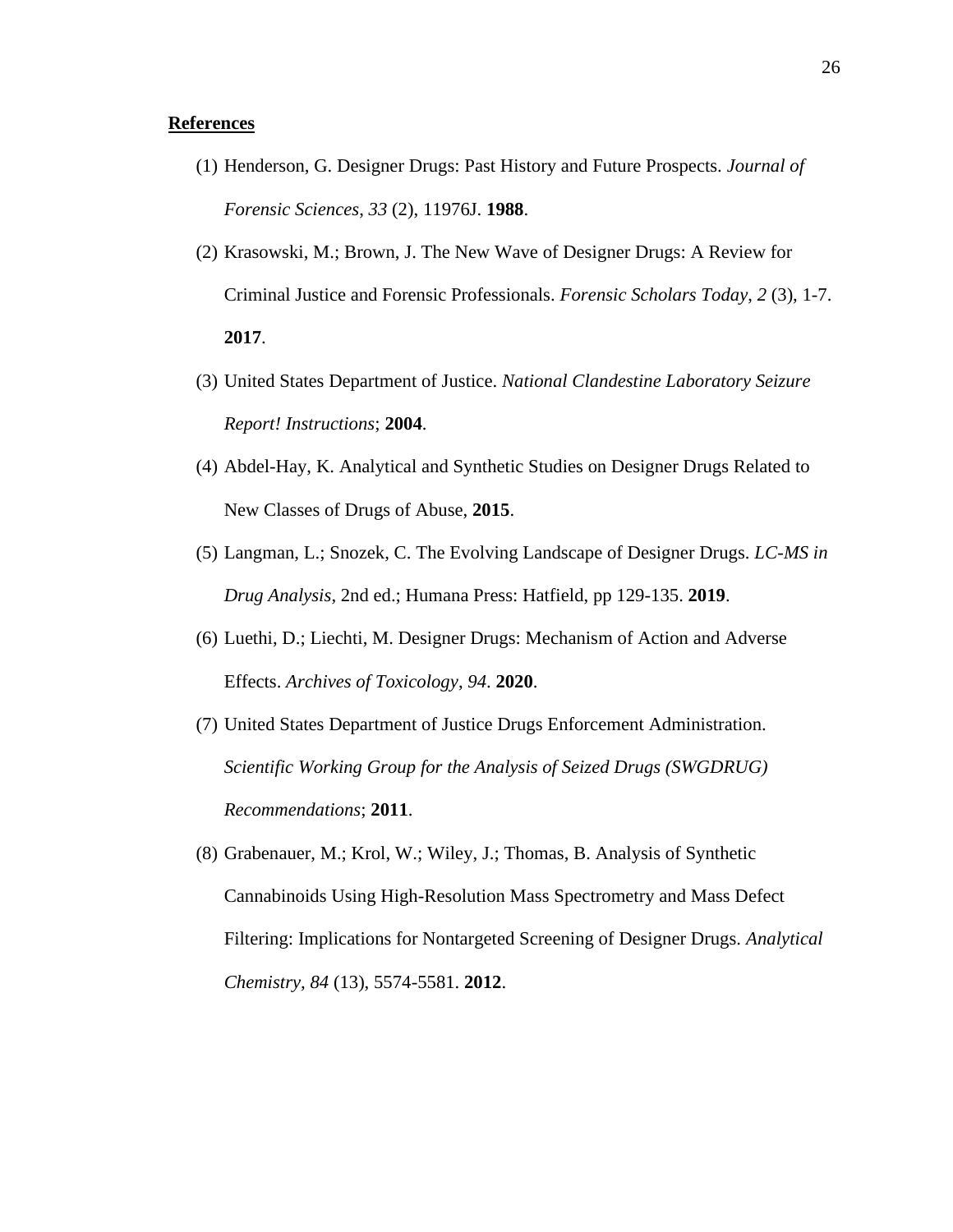- (9) Lesiak, A.; Musah, R.; Cody, R.; Dane, A.; Shepard, J. Direct Analysis in Real Time Mass Spectrometry (DART-MS) Of "Bath Salt" Cathinone Drug Mixtures. *The Royal Society of Chemistry,* **2013**.
- (10) Abiedalla, Y.; Abdel-Hay, K.; DeRuiter, J.; Clark, C. GC–MS, MS/MS and GC–IR Analysis of a Series of Methylenedioxyphenyl-Aminoketones: Precursors, Ring Regioisomers and Side-Chain Homologs Of 3,4- Methylenedioxypyrovalerone. *Journal of Chromatographic Science*, *55* (2), 99- 108. **2016**.
- (11) Abdelhay, K. Drugs of Abuse Part 4: Analysis of Seized Drugs, **2021**.
- (12) Brown, H.; Oktem, B.; Windom, A.; Doroshenko, V.; Evans-Nguyen, K. Direct Analysis in Real Time (DART) and a Portable Mass Spectrometer for Rapid Identification of Common and Designer Drugs On-Site. *Forensic Chemistry*, *1*, 66-73. **2016**.
- (13) Reitzel, L.; Dalsgaard, P.; Müller, I.; Cornett, C. Identification of Ten New Designer Drugs by GC-MS, UPLC-QTOF-MS, And NMR as Part of a Police Investigation of a Danish Internet Company. *Drug Testing and Analysis*, *4* (5), 342-354. **2011**.
- (14) Kavanagh, P.; O'Brien, J.; Fox, J.; O'Donnell, C.; Christie, R.; Power, J.; McDermott, S. The Analysis of Substituted Cathinones. Part 3. Synthesis and Characterisation of 2,3-Methylenedioxy Substituted Cathinones. *Forensic Science International*, *216* (1-3), 19-28. **2012**.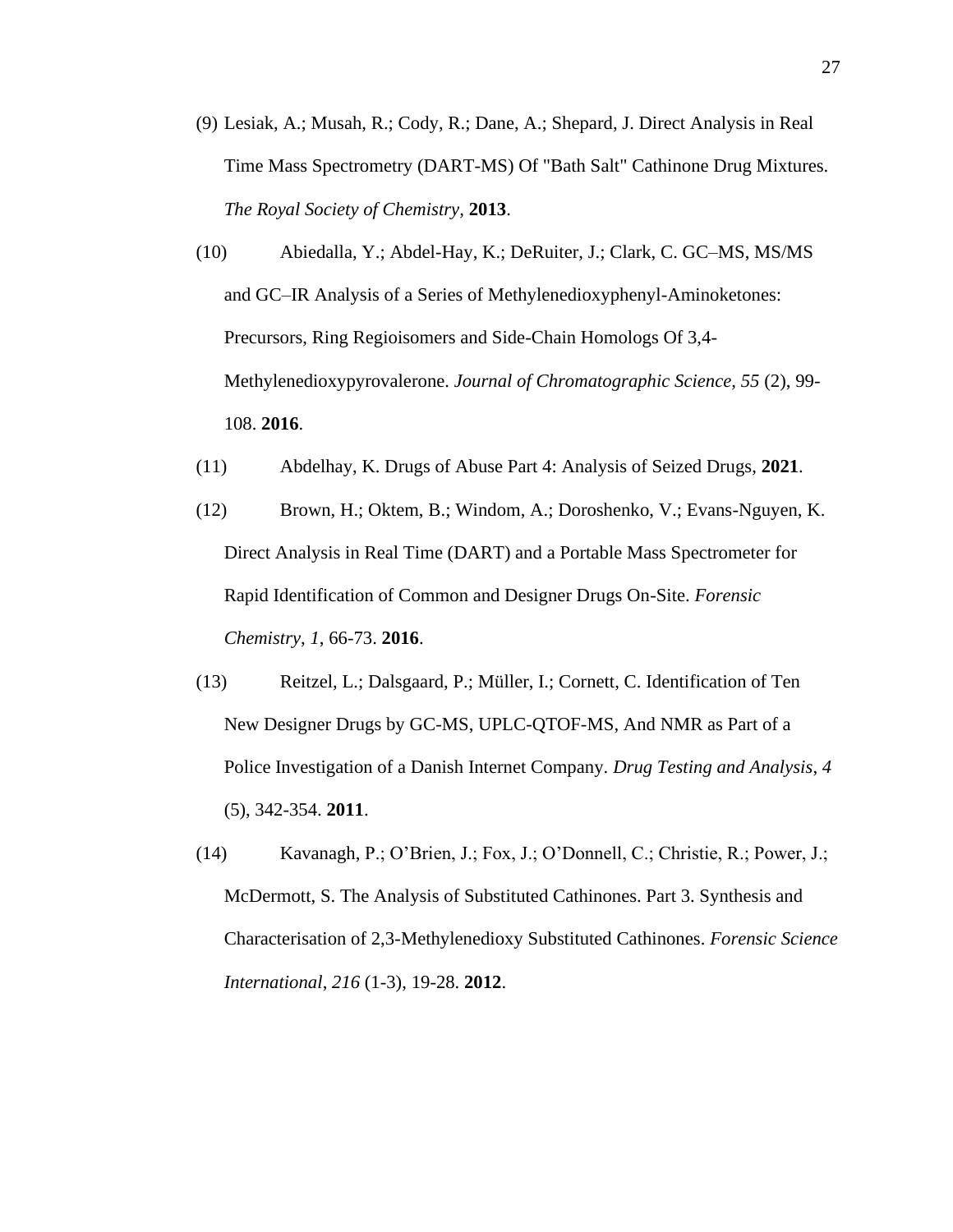- (15) Glennon, R.; Dukat, M. Structure-Activity Relationships of Synthetic Cathinones. *Neropharmochology of New Psychoactive Substances (NPS)*, 19-47. **2018**.
- (16) Maheux, C.; Copeland, C. Chemical Analysis of Two New Designer Drugs: Buphedrone and Pentedrone. *Drug Testing and Analysis*, *4* (1), 17-23. **2011**.
- (17) Thaxton-Weissenfluh, A.; Belal, T.; DeRuiter, J.; Smith, F.; Abiedalla, Y.; Neel, L.; Abdel-Hay, K.; Clark, C. GC–MS and GC–IR Analyses of the Methoxy-1-N-Pentyl-3-(1-Naphthoyl)-Indoles: Regioisomeric Designer Cannabinoids. *Journal of Chromatographic Science*, *56* (9), 779-788. **2018**.
- (18) Sharma, P.; Murthy, P.; Bharath, M. Chemistry, Metabolism, and Toxicology of Cannabis: Clinical Implications. *Iranian Journal of Psychiatry*, *7*, 149-156. **2012**.
- (19) DeRuiter, J.; Smith, F.; Abdel-Hay, K.; Clark, C. Analytical Differentiation of 1-Alkyl-3-Acylindoles and 1-Acyl-3-Alkylindoles: Isomeric Synthetic Cannabinoids. *Analytical Chemistry*, *86*, 3801-3808. **2014**.
- (20) Thekkemuriyi, D.; John, S.; Pillai, U. 'Krokodil'—A Designer Drug from Across the Atlantic, with Serious Consequences. *The American Journal of Medicine*, *127* (3), e1-e2. **2014**.
- (21) Alves, E. DARK Classics in Chemical Neuroscience: Krokodil. *ACS Chemical Neuroscience* **2020**.
- (22) Gebel Berg, E. Designer Drug Detective Work. *ACS Central Science*, *2* (6), 363-366. **2016**.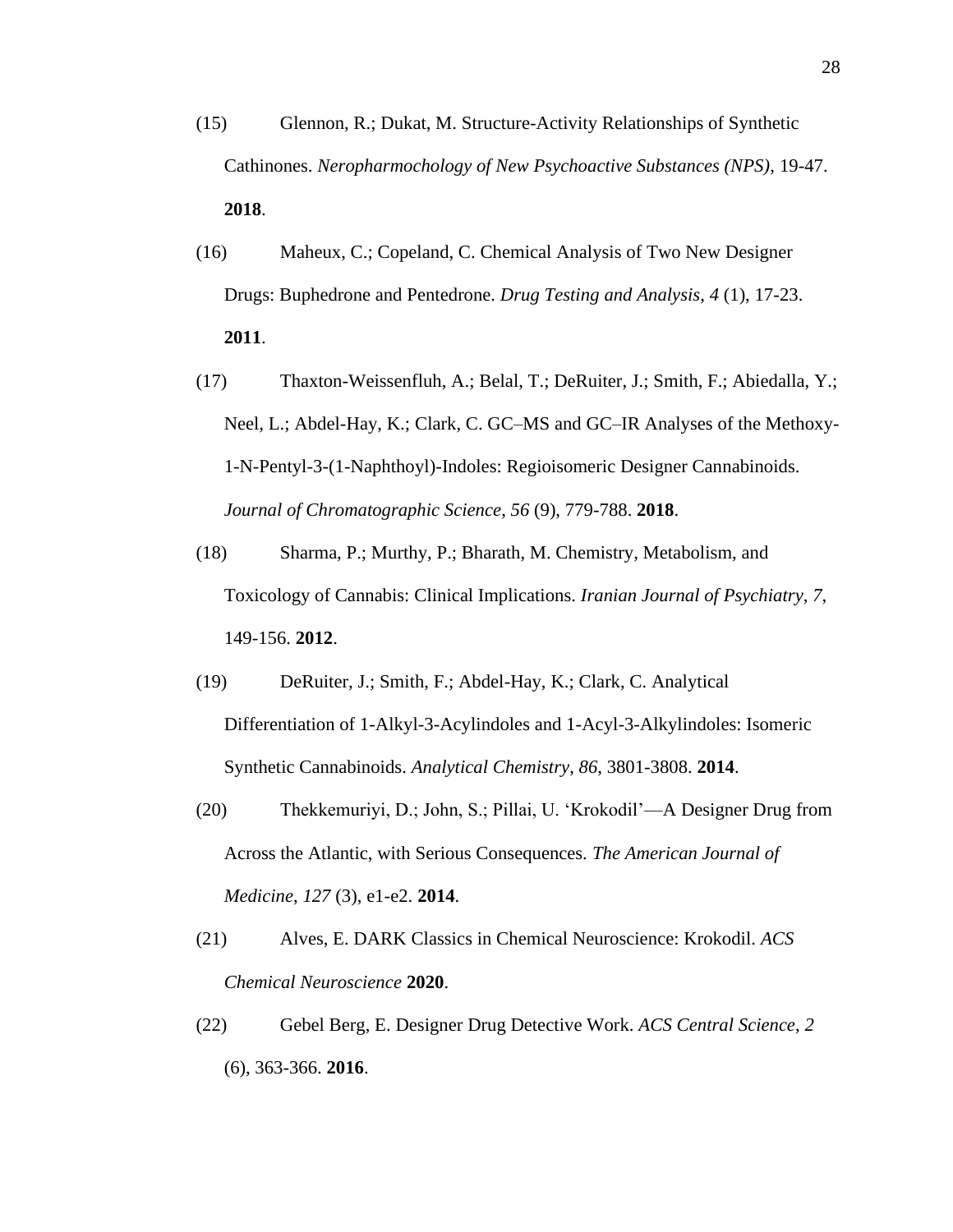- (23) Abdel-Hay, K.; DeRuiter, J.; Clark, C. GC-MS and GC-IRD Studies on the Six-Ring Regioisomeric Dimethoxybenzylpiperazines (DMBPs). *Drug Testing and Analysis*, *5* (7), 560-572. **2012**.
- (24) Abdel-Hay, K.; DeRuiter, J.; Clark, C. Regioisomeric Bromodimethoxy Benzyl Piperazines Related to the Designer Substance 4-Bromo-2,5- Dimethoxybenzylpiperazine: GC–MS and FTIR Analysis. *Forensic Science International*, *240*, 126-136. **2014**.
- (25) Belal, T.; Thaxton-Weissenfluh, A.; DeRuiter, J.; Smith, F.; Abiedalla, Y.; Abdel-Hay, K.; Clark, C. Differentiation of Methylated Indole Ring Regioisomers of JWH-007: GC–MS and GC–IR Studies. *Forensic Chemistry*, *7*, 1-9. **2018**.
- (26) Gabrielli, L.; Rosa-Gastaldo, D.; Salvia, M.; Springhetti, S.; Rastrelli, F.; Mancin, F. Detection and Identification of Designer Drugs by Nanoparticle-Based NMR Chemosensing. *Chemical Science*, *9* (21), 4777-4784. **2018**.
- (27) Grapp, M.; Kaufmann, C.; Ebbecke, M. Toxicological Investigation of Forensic Cases Related to the Designer Drug 3,4-Methylenedioxypyrovalerone (MDPV): Detection, Quantification and Studies on Human Metabolism By GC– MS. *Forensic Science International*, *273*, 1-9. **2017**.
- (28) Smith, F.; DeRuiter, J.; Abdel-Hay, K.; Randall Clark, C. GC–MS And FTIR Evaluation of the Six Benzoyl-Substituted-1-Pentylindoles: Isomeric Synthetic Cannabinoids. *Talanta*, *129*, 171-182. **2014**.
- (29) Majchrzak, M.; Celiński, R.; Kuś, P.; Kowalska, T.; Sajewicz, M. The Newest Cathinone Derivatives as Designer Drugs: An Analytical and Toxicological Review. *Forensic Toxicology*, *36* (1), 33-50. **2017**.